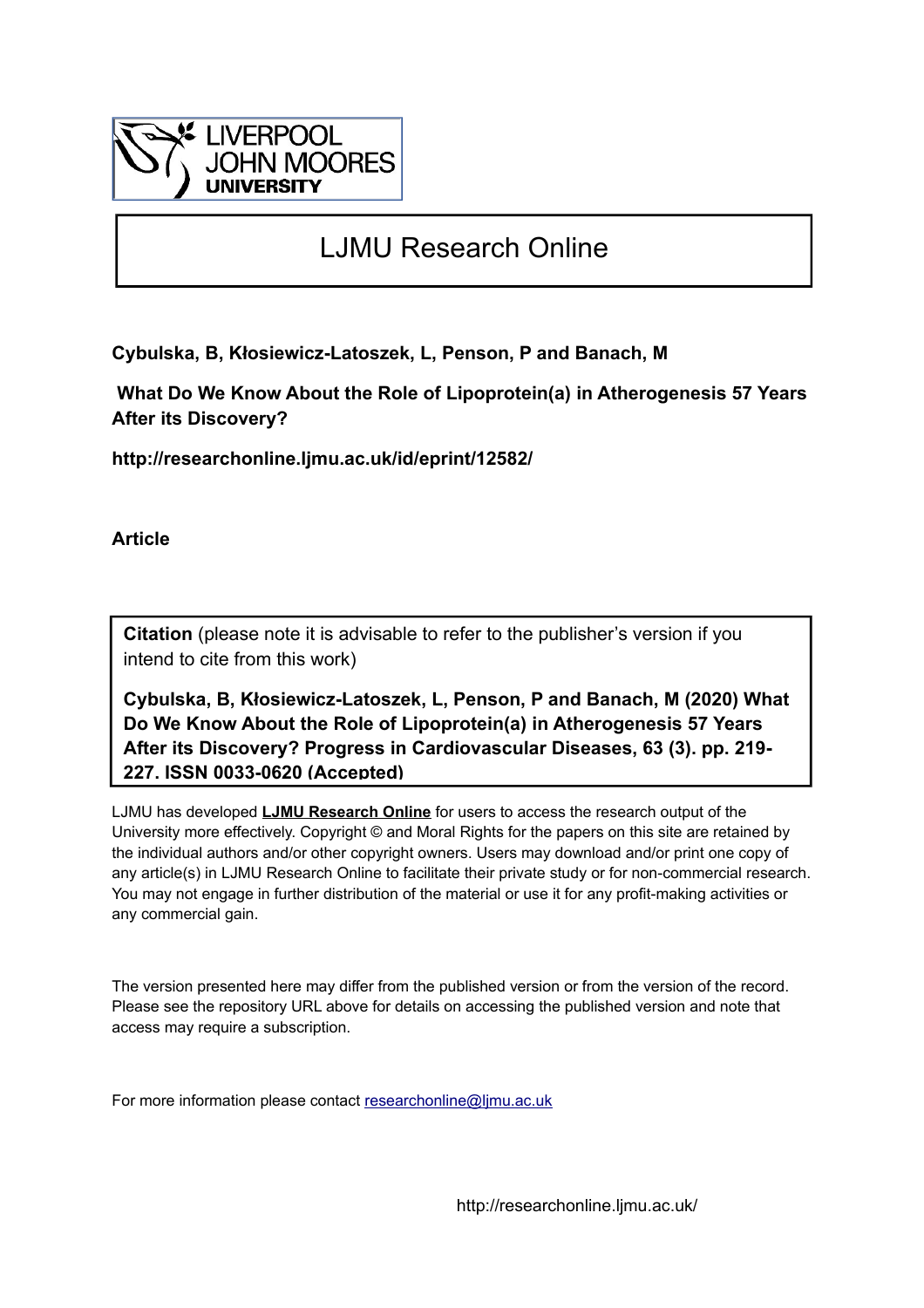# **What Do We Know About the Role of Lipoprotein(a) in Atherogenesis 57 Years After its Discovery?**

Barbara Cybulska<sup>1</sup>, Longina Kłosiewicz-Latoszek<sup>1</sup>, Peter E. Penson<sup>2-4</sup>, Maciej Banach<sup>5,6\*</sup>

<sup>1</sup>National Institute of Public Health - National Institute of Hygiene, Warsaw, Poland; <sup>2</sup> School of Pharmacy and Biomolecular Sciences, Liverpool John Moores University, Liverpool, UK; <sup>3</sup> Liverpool Centre For Cardiovascular Science, Liverpool UK; <sup>4</sup> University of Liverpool, Liverpool UK; <sup>5</sup> Department of Hypertension, WAM University Hospital, Lodz, Medical University, Lodz, Poland; <sup>6</sup> Polish Mothers Memorial Hospital Research Institute (PMMHRI), Lodz, Poland.

*Short title: Lp(a) and atherogenesis - 2020 Update.* 

# **ACKNOWLEDGMENT:**

*Conflict of Interest Disclosures: Dr Cybulska* has served as a consultant for Amgen and Sanofi-Aventis; *Dr Kłosiewicz-Latoszek* has served as a consultant for Amgen and Sanofi; *Dr Penson*

owns four shares in AstraZeneca PLC and has received honoraria and/or travel reimbursement for events sponsored by AKCEA, Amgen, AMRYT, LinkMedical,Napp and Sanofi; *Dr Banach* has received research grant(s)/support from Sanofi and Valeant, and has served as a consultant for Abbott/Mylan, Abbott Vascular, Amgen, KRKA, MSD, Novo Nordisk, Polpharma, Polfarmex, Regeneron, Sanofi-Aventis, Servier, Valeant, Daichii Sankyo, Esperion, Lilly, and Resverlogix.

# \*Address for correspondence:

**Prof. Maciej Banach, MD,** PhD, FNLA, FAHA, FESC, FASA, President, International Lipid Expert Panel (ILEP) & Head of Department of Hypertension, Medical University of Lodz, 281/289 Rzgowska St., 93-338 Lodz, Poland. **Phone:** +48 42 271 11 79; **Fax:** +48 42 271 15 60; **E-mail:** [maciejbanach77@gmail.com](mailto:maciejbanach@aol.co.uk)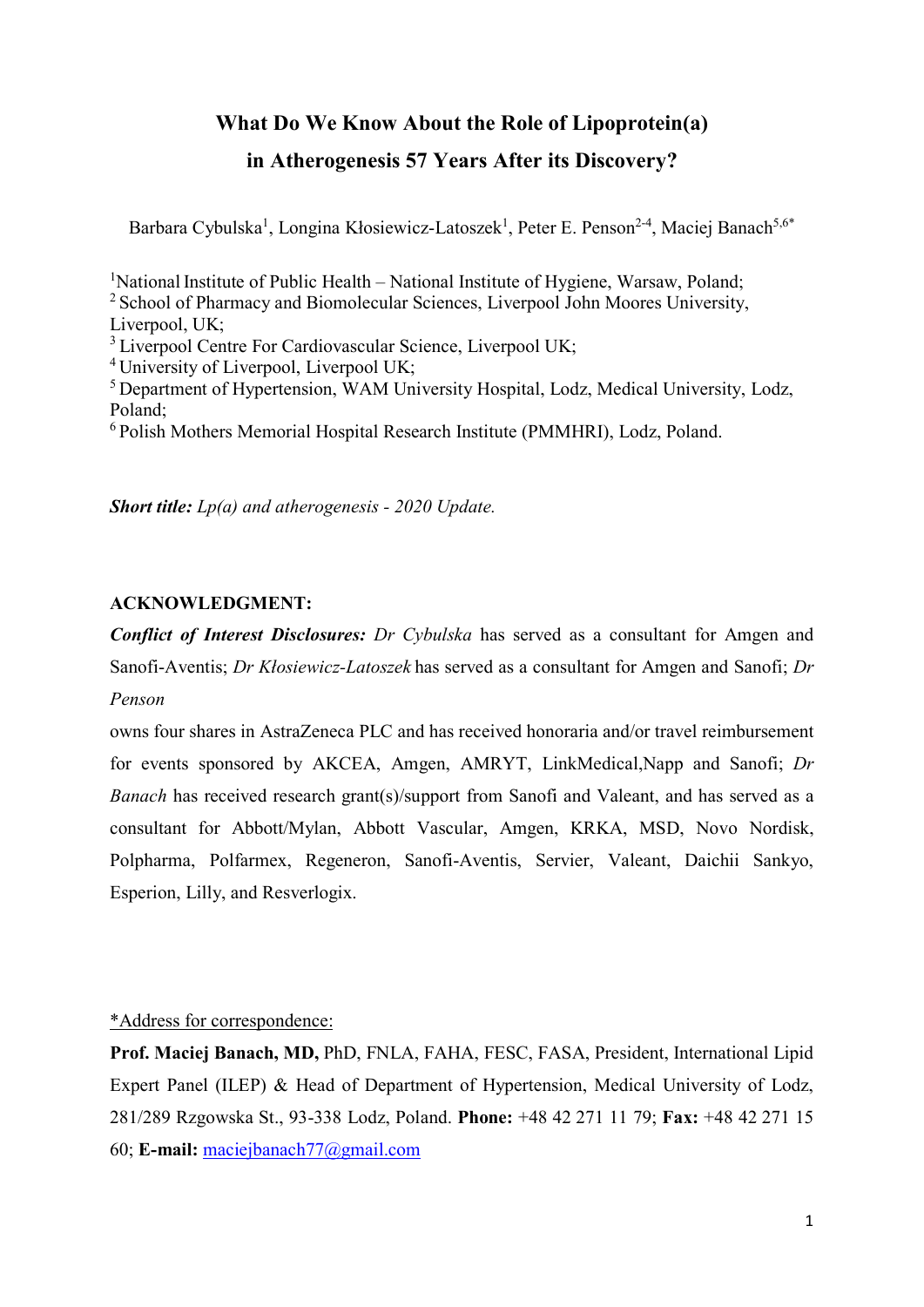#### **ABSTRACT:**

Elevated circulating concentrations of lipoprotein(a)  $[Lp(a)]$  is strongly associated with increased risk of atherosclerotic cardiovascular disease (CVD) and degenerative aortic stenosis. This relationship was first observed in prospective observational studies, and the causal relationship was confirmed in genetic studies. Everybody should have their Lp(a) concentration measured once in their lifetime. CVD risk is elevated when  $Lp(a)$ concentrations are high i.e >50 mg/dL ( $\geq$ 100 mmol/L). Extremely high Lp(a) levels >180 mg/dL (≥430 mmol/L) are associated with CVD risk similar to that conferred by familial hypercholesterolemia. Elevated Lp(a) level was previously treated with niacin, which exerts a potent Lp(a)-lowering effect. However, niacin is currently not recommended because, despite the improvement in lipid profile, no improvements on clinical outcomes have been observed. Furthermore, niacin use has been associated with severe adverse effects. Post hoc analyses of clinical trials with proprotein convertase subtilisin/kexin type-9 (PCSK9) inhibitors have shown that these drugs exert clinical benefits by lowering Lp(a), independent of their potent reduction of low-density lipoprotein cholesterol (LDL-C). It is not yet known whether PCSK9 inhibitors will be of clinical use in patients with elevated Lp(a). Apheresis is a very effective approach to Lp(a) reduction, which reduces CVD risk but is invasive and timeconsuming and is thus reserved for patients with very high Lp(a) levels and progressive CVD. Studies are ongoing on the practical application of genetic approaches to therapy, including antisense oligonucleotides against apolipoprotein(a) and small interfering RNA (siRNA) technology, to reduce the synthesis of  $Lp(a)$ .

*Keywords:* lipoprotein(a), risk factor, observational studies, genetic studies, atherogenesis, management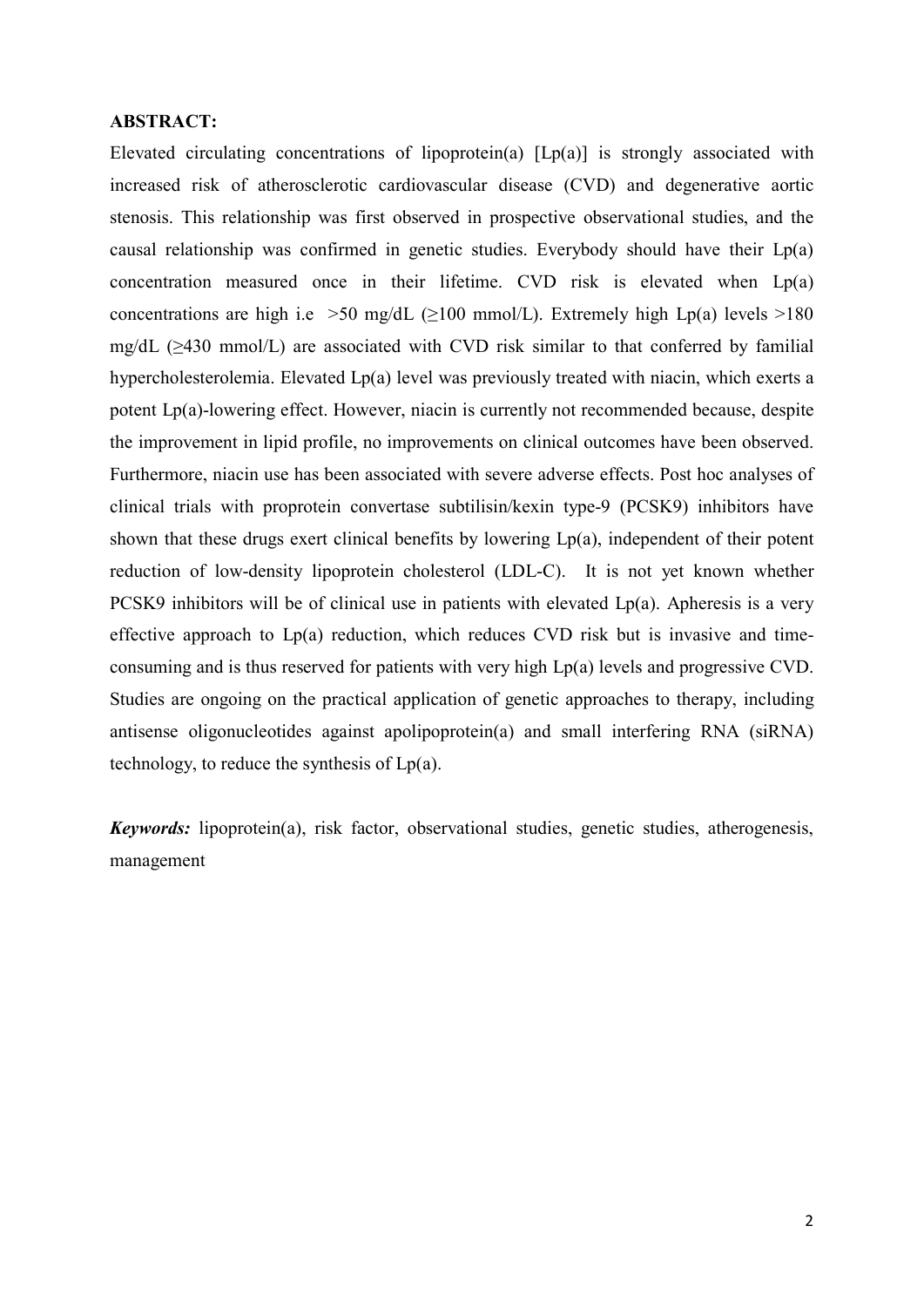# **LIST OF ABBREVIATIONS:**

| <b>ACC</b>       |   | American College of Cardiology                                    |
|------------------|---|-------------------------------------------------------------------|
| <b>ACS</b>       |   | acute coronary syndrome                                           |
| <b>AHA</b>       |   | <b>American Heart Association</b>                                 |
| apo(a)           |   | apolipoprotein(a)                                                 |
| AS               |   | aortic valve stenosis                                             |
| <b>ASCVD</b>     |   | atherosclerotic cardiovascular disease                            |
| <b>AVC</b>       |   | aortic valve calcifications                                       |
| <b>CAC</b>       |   | coronary artery calcifications                                    |
| CAD              |   | coronary artery disease                                           |
| <b>CAVD</b>      |   | calcific aortic valve disease                                     |
| CI               |   | confidence interval                                               |
| <b>CKD</b>       |   | chronic kidney disease                                            |
| <b>CVD</b>       |   | cardiovascular disease                                            |
| EAS              |   | European Atherosclerosis Society                                  |
| <b>EFLM</b>      | - | European Federation of Clinical Chemistry and Laboratory Medicine |
| <b>ESC</b>       |   | European Society of Cardiology                                    |
| <b>FCR</b>       |   | fractional catabolism rate                                        |
| <b>GFR</b>       |   | glomerular filtration rate                                        |
| <b>GWAS</b>      |   | genome-wide association studies                                   |
| HR               |   | hazard ratio                                                      |
| heFH             | - | heterozygous familial hypercholesterolemia                        |
| <b>ILEP</b>      |   | <b>International Lipid Expert Panel</b>                           |
| Lp(a)            |   | lipoprotein(a)                                                    |
| $LDL-C$          |   | low-density lipoproteins cholesterol                              |
| LPO <sub>1</sub> |   | lipoxygenase                                                      |
| MACE             |   | major adverse coronary events                                     |
| MESA             |   | Multi-Ethnic Study of Atherosclerosis                             |
| MI               |   | myocardial infarction                                             |
| <b>NADPH</b>     |   | nicotinamide adenine dinucleotide phosphate                       |
| <b>NLA</b>       | - | National Lipid Association                                        |
| <b>NNT</b>       |   | number needed to treat                                            |
| non-HDL-C        |   | non-high-density lipoprotein cholesterol                          |
| <b>OR</b>        |   | odds ratio                                                        |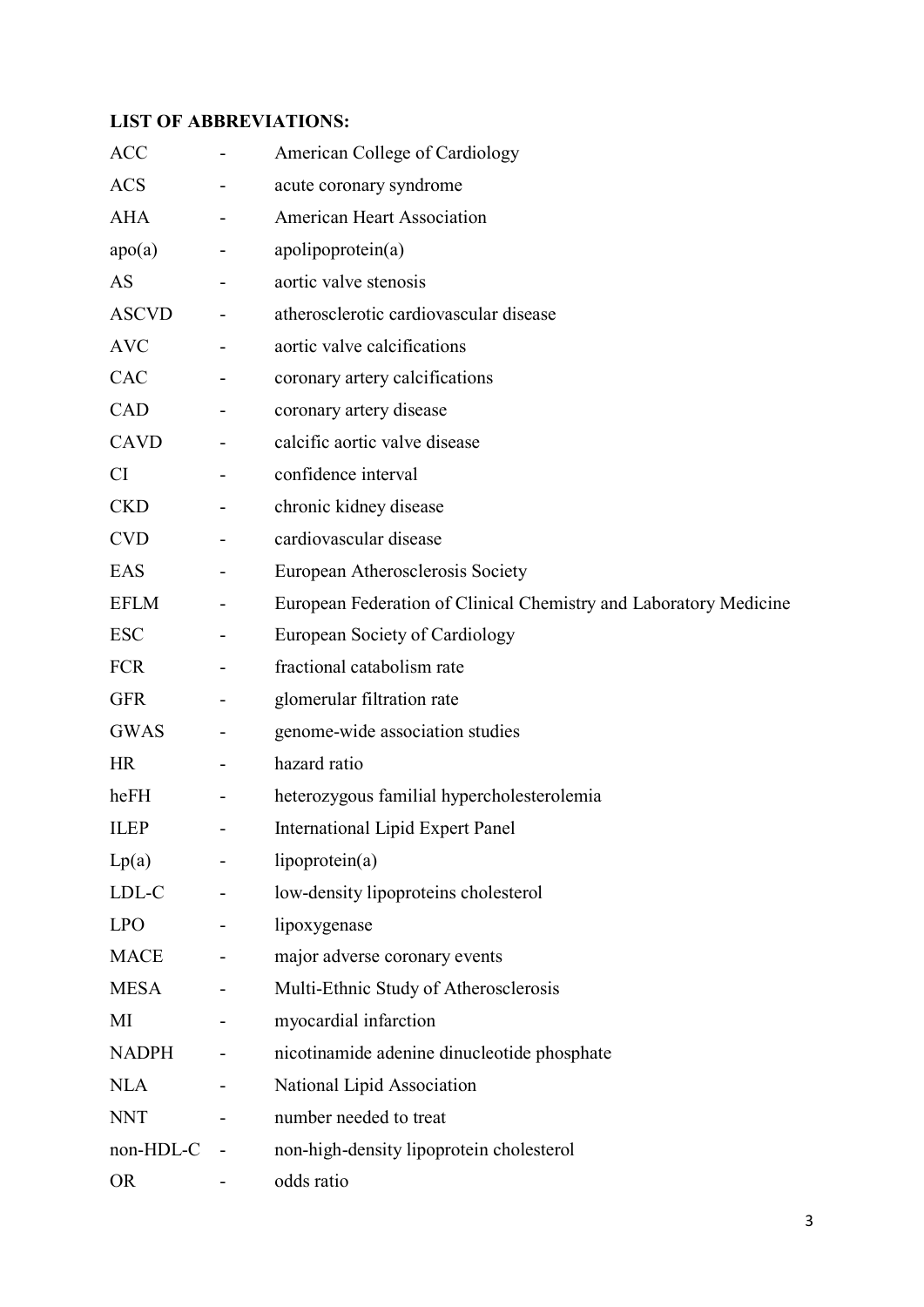| OxPL        | oxidized phospholipids                          |
|-------------|-------------------------------------------------|
| PAI-1       | plasminogen activator inhibitor-1               |
| PCSK9       | proprotein convertase subtilisin/kexin type-9   |
| PoLA        | Polish Lipid Association                        |
| <b>PSLD</b> | <b>Polish Society of Laboratory Diagnostics</b> |
| <b>ROS</b>  | reactive oxygen species                         |
| <b>RR</b>   | relative risk                                   |
| <b>SD</b>   | standard deviation                              |
| siRNA       | small interfering RNA                           |
| <b>SNP</b>  | single nucleotide polymorphisms                 |
| <b>TFPI</b> | tissue factor pathway inhibitor                 |
| WMD         | weighted mean difference                        |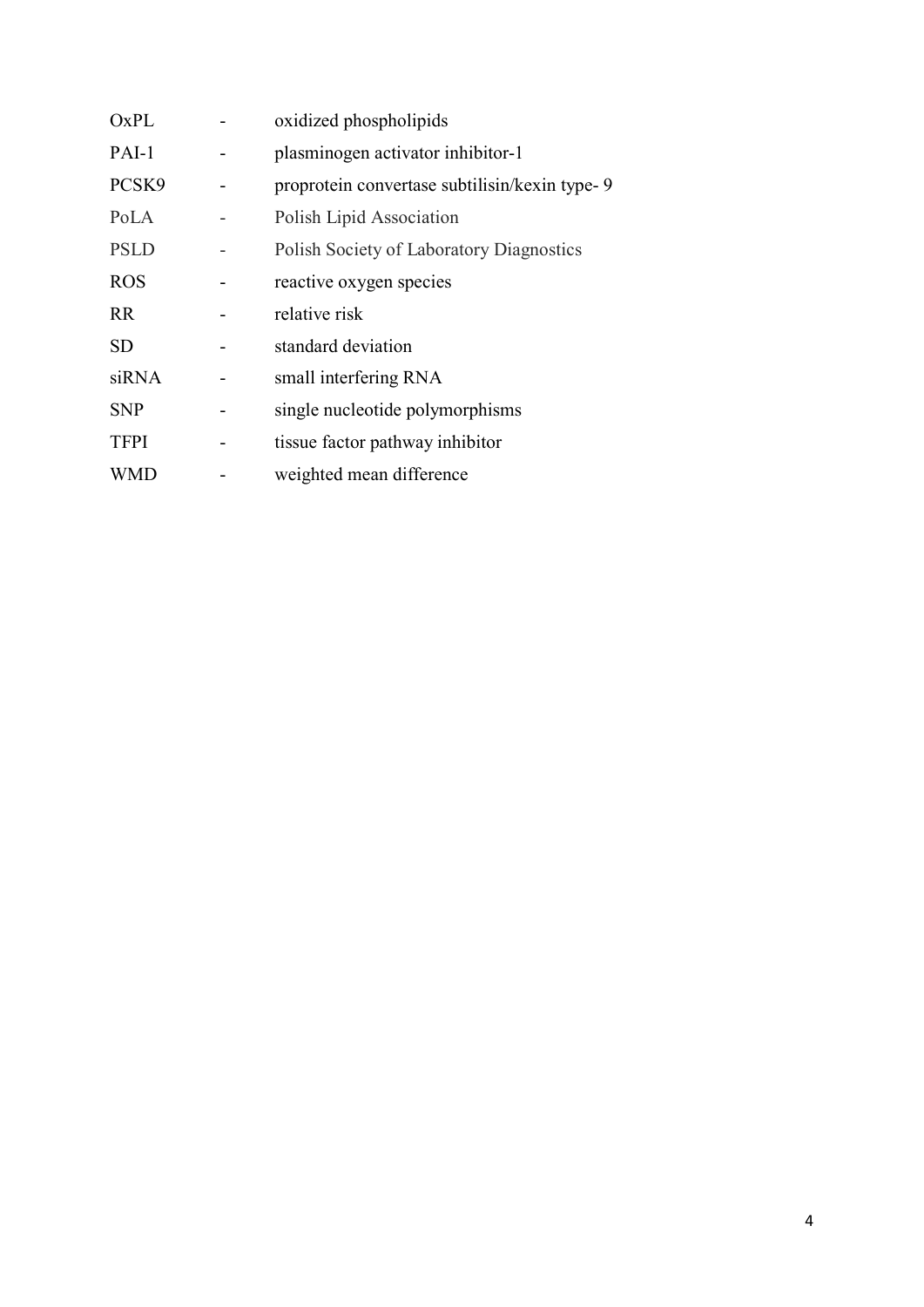Lipoprotein(a) [Lp(a)] was first described by a Norwegian physician Kare Berg in 1963 [1]. The association between  $Lp(a)$  and the risk of cardiovascular disease (CVD) was observed long ago in prospective observational studies. However, the interest of lipid experts has been predominantly focused on low-density lipoproteins (LDL) due to their major role in atherogenesis and the therapeutic success of CVD event reduction with plasma LDL cholesterol (LDL-C) level lowering, and less attention has been paid to Lp(a). The renewed interest in Lp(a) has been stimulated by novel research findings and the potential for therapeutic  $Lp(a)$  reduction. Genetic studies have demonstrated that elevated  $Lp(a)$  is causally associated with CVD risk [2]. Therapeutically, the use of proprotein convertase subtilisin/kexin type- 9 (PCSK9) inhibitors in large clinical trials (FOURIER and ODYSSEY OUTCOMES) led to a reduction in Lp(a) concentrations which was associated with a reduction in the rate of CVD events in rate in secondary prevention [3,4]. The positive results of these studies and development of new therapies targeted at inhibiting Lp(a) synthesis, such as antisense oligonucleotides against the LPA gene which encodes apolipoprotein(a) [apo(a)] and antibodies against oxidized phospholipids (OxPL), prompted the National Lipid Association (NLA) to publish an expert statement with the insightful title: "Use of lipoprotein(a) in clinical practice: a biomarker whose time has come"[5].

#### **Structure of Lp(a)**

Circulating concentrations of Lp(a) are almost entirely (approximately 90%) determined genetically by the LPA gene, with minimal contribution of dietary or environmental factors. Concentrations of  $Lp(a)$  are thought to be stable level throughout life; thus a single measurement is sufficient unless Lp(a) level is found to be elevated and needs to be monitored during treatment [5].

The Lp(a) particle has a unique and complicated structure  $[2,6,7,8]$ . It consists of two subunits, a cholesterol-rich LDL-like particle, the apolipoprotein B element of which is connected by a disulfide bond to one molecule of apolipoprotein(a)  $[apo(a)]$ . Apo(a) is a glycoprotein synthesized mainly in the liver, with a structure similar to plasminogen, which includes five tri-loop structure called kringles (KI-KV) and a protease domain. In contrast to plasminogen, apo(a) lacks KI to KIII but contains KV and ten subtypes of KIV ( $KIV<sub>1</sub>-KIV<sub>10</sub>$ ), with the predominant  $KIV<sub>2</sub>$  subtype which occurs in multiple copies (from 3 to more than 40), depending on the number of  $KIV<sub>2</sub>$  copies in the LPA gene. Thus, more than 40 isoforms of apo(a) exist, leading to heterogeneity of Lp(a) particle size. The protease domain is not present in apo(a)  $[6-8]$ .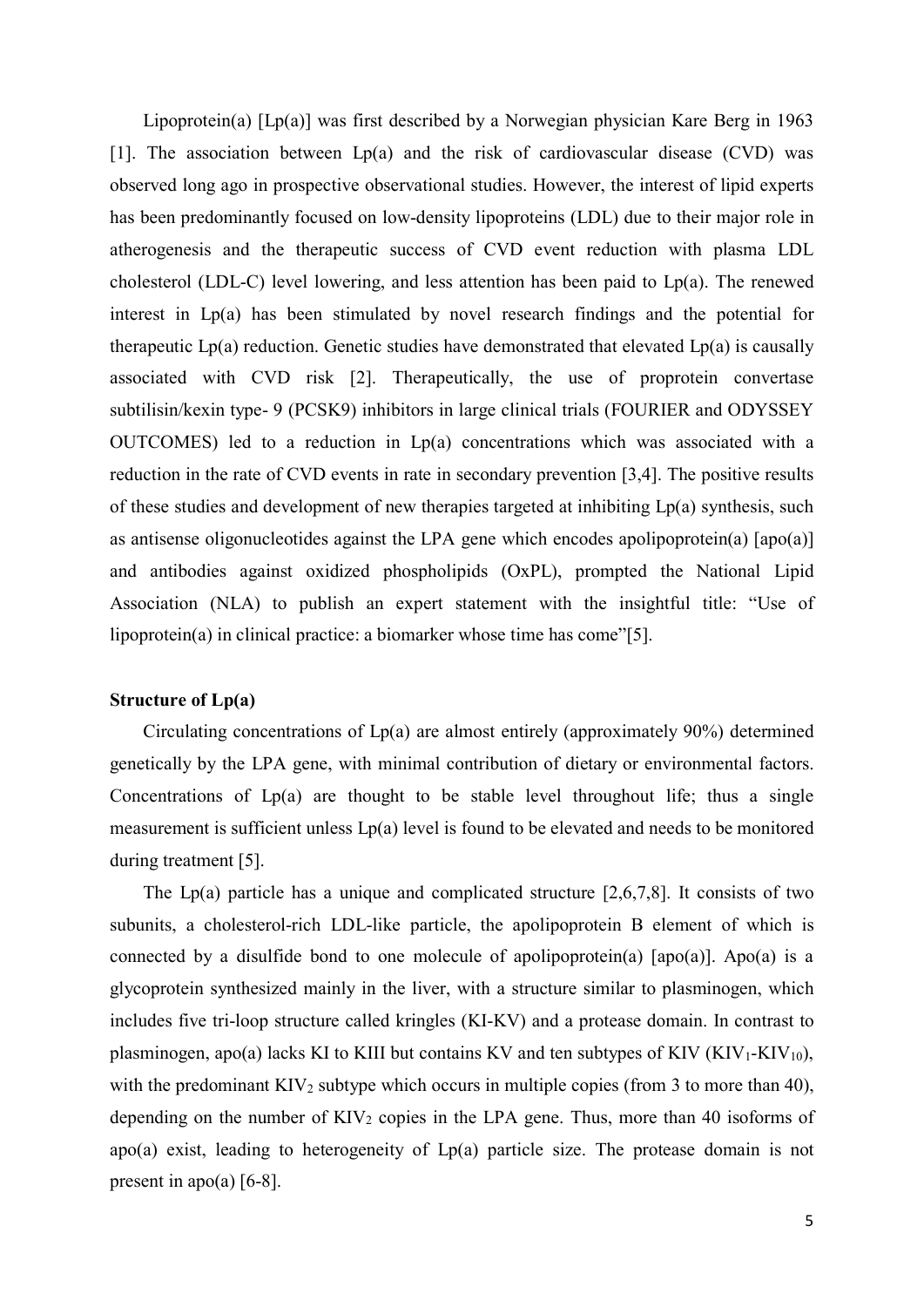Most people inherit two different apo(a) isoforms, one form each parent. The resultant serum  $Lp(a)$  concentration depends on the length of the LPA gene and consequently,  $Lp(a)$ size. A negative correlation has been noted between  $Lp(a)$  concentration and  $Lp(a)$  particle size. High concentrations of smaller  $Lp(a)$  particles (with fewer KIV<sub>2</sub> copies on apo(a)) are associated with elevated cardiovascular risk [6-8].

#### **Lipoprotein(a) Metabolism**

Apo(a) is exclusively synthesized in the liver [9]. It is not certain where apo(a) is combined with the apoB of LDL; however, this process is likely to occur on the surface of hepatocytes, or in the extrahepatic space, away from the bloodstream [10,11]. Apo(a) first adheres to LDL, and then a disulfide bond is formed between the KIV<sub>9</sub> of apo(a) and the apoB molecule in LDL [10].

Lp(a) is catabolized in the liver and kidneys [12]; however, these mechanisms have not been completely elucidated. The role of the LDL-receptor is unclear, and other receptors may also be involved. In their review, Reys-Soffer, Ginsberg and Ramakrishnan wrote: "The uniformly observed lower fractional catabolism rate (FCR) for Lp(a) versus LDL do not rule out for the LDL receptor, but if the latter is involved, then either  $Lp(a)$  has a lower affinity for the LDL receptor than LDL or the LDL receptor is only one of several receptors involved in  $Lp(a)$  clearance. The affinity of  $Lp(a)$  for other receptors, along with proportion of  $Lp(a)$ cleared via each of those receptors, will determine the background FCR of  $Lp(a)$  in an individual, as well the change in FCR when the number of LDL receptors increases" [10].

The kidneys are involved in the catabolism of  $Lp(a)$ , and  $Lp(a)$  concentration is elevated in patients with chronic kidney disease (CKD) [2,13]. Lp(a) level increases very early in the course of CKD, even before the glomerular filtration rate (GFR) begins to decrease [14]. Apo(a) fragments are normally excreted by the kidneys at a rate of  $1\n-1.5$  mg/d, but this excretion is compromised in patients with renal failure [15], leading to an elevated plasma concentration of  $Lp(a)$ . In patients with extensive proteinuria (nephrotic syndrome),  $Lp(a)$ level is markedly increased secondary to increased hepatic synthesis [16]. Thus, elevated Lp(a) level may be an acquired phenomenon in CKD, related to GFR reduction, the degree of proteinuria, and increased synthesis. The presence of LDL receptor-related protein (LRP) in various renal cell-types confirms the role of the kidneys in  $Lp(a)$  clearance [15].

The mechanisms regulating plasma Lp(a) concentrations are not entirely understood. Some studies indicate that both catabolism (FCR) and the production rate correlate significantly with each other, and with plasma  $Lp(a)$  concentrations [17]. However, other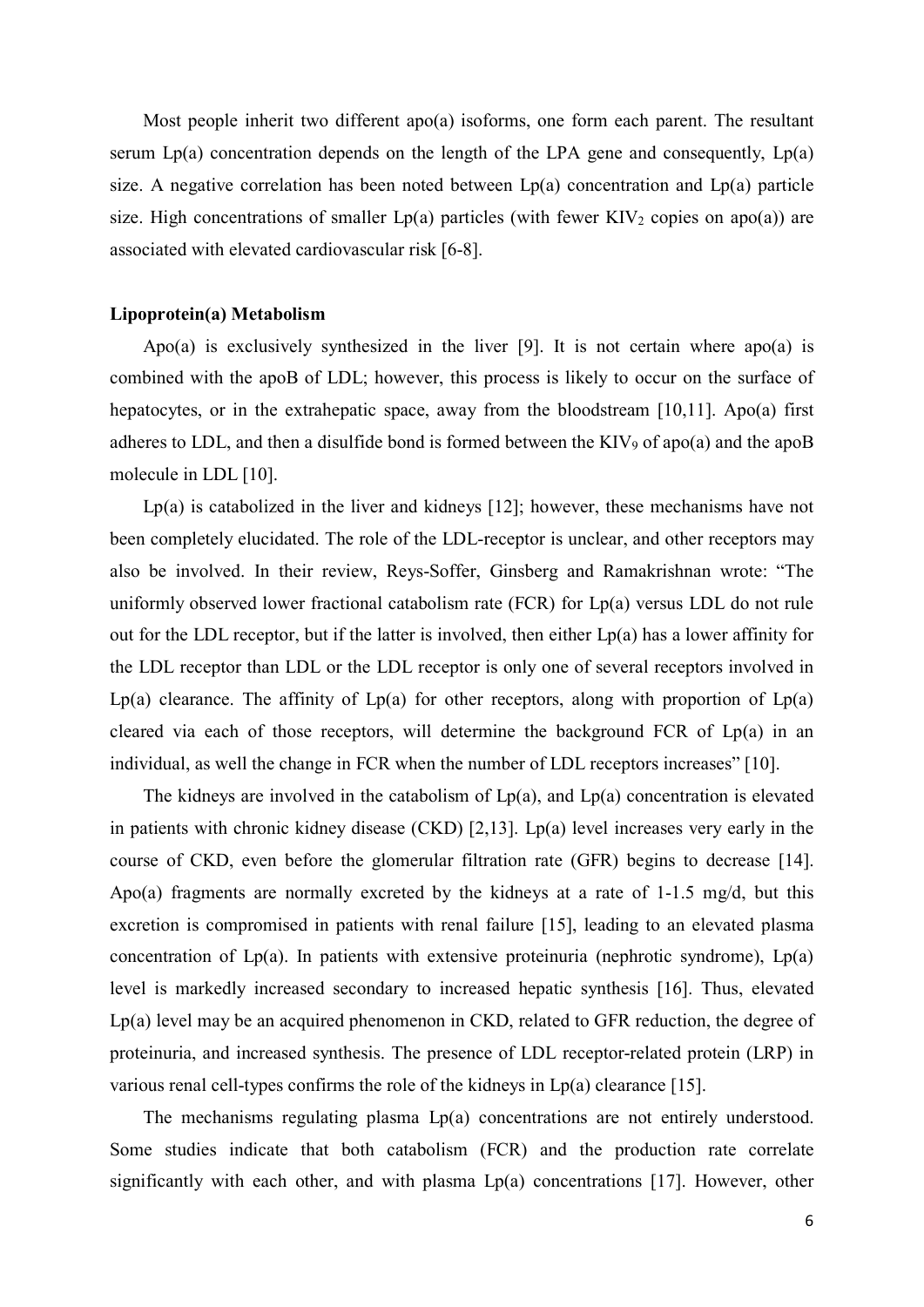studies showed a correlation only between the production rate and Lp(a) concentration [18]. Thus, 57 years after its discovery, the metabolism of  $Lp(a)$  has not been completely elucidated despite multiple studies.

#### **The Physiological Roles of Lp(a)**

The physiological roles of  $Lp(a)$  have not been definitively established. No abnormalities have been reported in humans with low concentrations of Lp(a) [7]. Historically, the beneficial role of Lp(a) was thought to be related to wound healing, tissue repair, and vascular remodelling. A hemostatic effect is important in this process.  $Lp(a)$  is a thrombogenic lipoprotein with significant structural similarity to plasminogen. Lp(a) reduces plasmin generation by competing with plasminogen [19,20], resulting in stabilization of the fibrin clot.  $Lp(a)$  is, therefore thought to have evolved to prevent haemorrhage [20].  $Lp(a)$  accumulates at loci of endothelial damage and binds to the vessel wall components and the subendothelial matrix via complex mechanisms. Orso and Schmitz have described how Lp(a) affects endothelial function, stimulates smooth muscle cell recruitment and migration from the media to the intima, and activates monocytes/macrophages. These cellular effects mean that  $Lp(a)$ plays important roles in vascular remodelling [7]. This possibly beneficial mechanism of action may become harmful (atherogenic) in the presence of high concentrations of Lp(a).

#### **Plasma Concentrations of Lp(a)**

Substantial inter-individual variations in  $Lp(a)$  levels are observed (from 0.1 mg/dL to more than 200 mg/dL), and the mean and median concentrations vary as much as 4-fold between ethnic groups  $[2]$ . The distribution of  $Lp(a)$  concentrations is asymmetric in most populations. The majority of individuals have  $Lp(a)$  levels below 10 mg/Dl or even undetectable or barely detectable levels. The threshold level has been defined at 50 mg/dL, as observational studies indicate that concentrations equal to or higher than 50 mg/dL are associated with a clearly increased CVD event risk [21,22,23]. Nevertheless, even below 50 mg/dl, risk increased gradually with Lp(a) concentration from at least 30 mg/dL [21,24, 25]. The threshold level of 50 mg/dL to indicate individuals at increased risk was first adopted in the 2018 American Heart Association/American College of Cardiology (AHA/ACC) guidelines [26] and the 2016 European Society of Cardiology (ESC) guidelines [27] based upon evidence from the JUPITER trial, in which a trend towards an increased risk of CVDevents was seen starting at this level in patients treated with rosuvastatin [28]. Lp(a)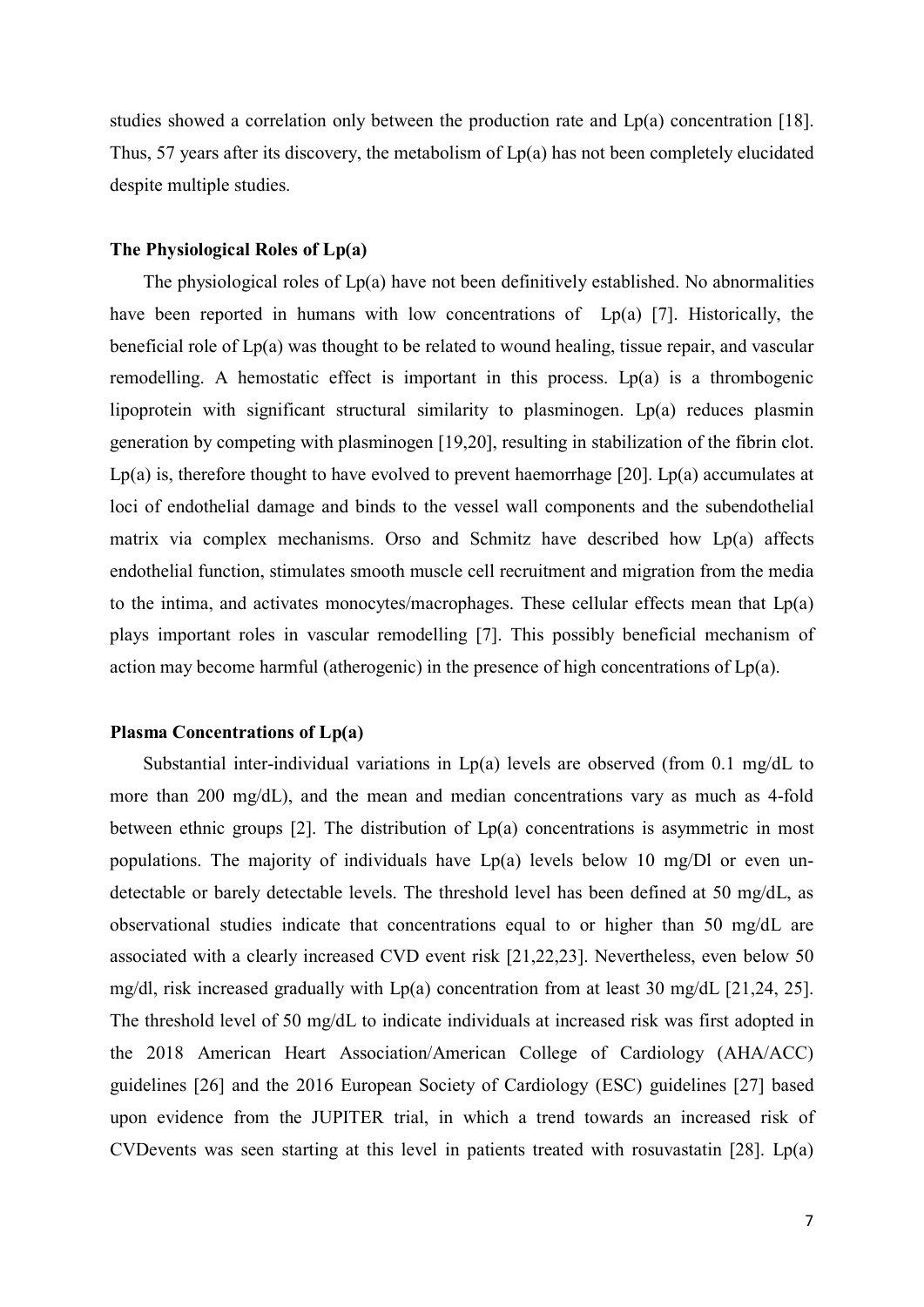levels  $\geq$ 30 mg/dL are noted in about 30% of individuals in the USA, and levels  $\geq$ 50 mg/dL occur in about 20% [29].

As noted above, the distribution of Lp(a) concentrations varies between populations. Caucasians have generally lower levels, and Afro-Americans have higher levels [5]. The Multi-Ethnic Study of Atherosclerosis (MESA) indicates that while Lp(a)  $\geq 50$  mg/dL is a useful predictor of coronary artery disease in white Americans, this threshold should be  $\geq 30$ mg/dL in blacks [30]. However, the National Lipid Association has recommended adopting a single threshold  $Lp(a)$  level for all Americans, i.e., 50 mg/dL (100 mmol/L) [5]. In their opinion, it is unlikely that observations suggesting two different threshold values "reflect differences in the underlying pathobiology of Lp(a)" but rather result from "a selection bias, different statistical power in individual studies, and other confounding effects".

A different approach to Lp(a) has been adopted in the recent 2019 ESC/European Atherosclerosis Society (EAS) guidelines on the management of dyslipidemia [31]. The authors did not adopt the 50 mg/dL threshold level but recommended that Lp(a) level should be measured at least once in all adults to identify those with a very high level, i.e. >180 mg/dL (430 mmol/L), in whom the risk of atherosclerotic CVD is equal to that in subjects with heterozygous familial hypercholesterolemia (heFH). The combination of above summerizied approaches has been recently adopted by the 2020 Guidelines of the Polish Society of Laboratory Diagnostics (PSLD) and the Polish Lipid Association (PoLA) on laboratory diagnostics of lipid metabolism disorders [32]. The authors suggested that the recommended Lp(a) values should be  $\leq$  30 mg/dL ( $\leq$  70 nmol/L), and the individuals with the values 30-50 mg/dL (70-125 nmol/L) are already at the moderate CVD risk, those >50 mg/dL (>125 nmol/L) at high CVD risk, and very high risk of myocardial infarction (MI) and aortic valve stenosis (AS) exist for paients with very high Lp(a) levels ( $>180 \text{ mg/d}$ L/450 nmol/L) [32] (**Figure 1**).

#### **Lp(a) as a Risk Factor for CVD and Calcific AS**

### *Epidemiology*

Large observational studies and meta-analyses indicate an association between Lp(a) concentration and the risk of coronary artery disease (CAD) and ischemic stroke [33]. A good example of a single population observational study is the Copenhagen City Heart Study, which included a range of subjects, including those with extremely high Lp(a) levels  $\geq 120$ mg/dL) [34]. Lp(a) level measurements were performed shortly after serum sampling, a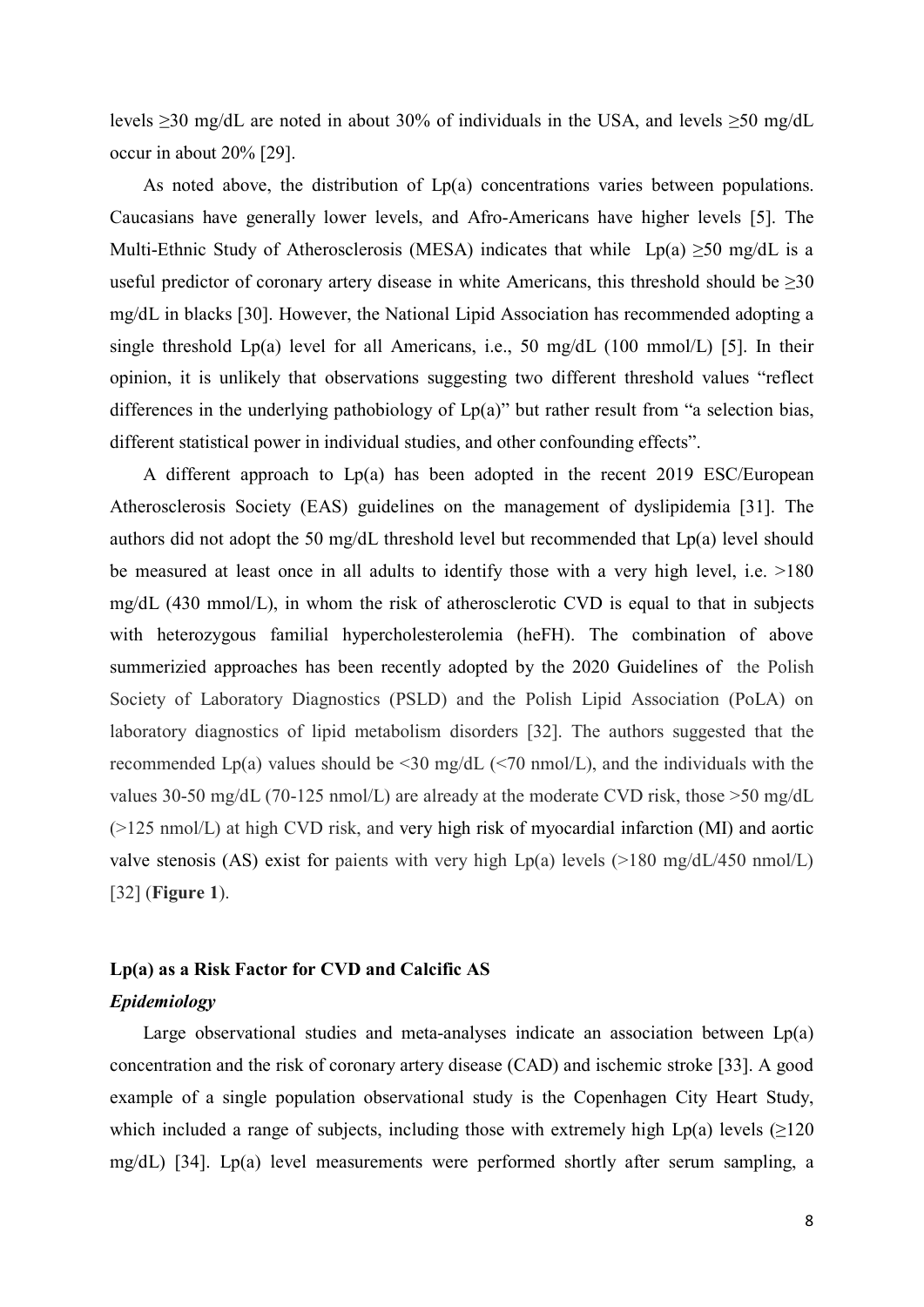correction for regression dilution bias was performed, the relative hazard (HR) was calculated, and the absolute risk was estimated [34]. In this study, 9330 subjects were followed up for ten years to investigate whether there was an association between baseline Lp(a) level and incidence of MI. In men with baseline Lp(a) level of  $5-29 \text{ mg/dL}$ ,  $30-84$ mg/dL, 85-119 mg/dL and  $\geq$ 120 mg/dL, HR was 1.5 (95% confidence interval [CI] 0.9-2.3), 1.6 (1.0-2.6), 2.6 (1.2-5.5), and 3.7 (1.7-8.0), respectively, whereas in women, the equivalent values were 1.1 (0.6-1.9), 1.7 (1.0-3.1), 2.6 (1.2-5.9) and 3.6 (1.7-7.7), when compared to Lp(a) levels  $\leq$  mg/dL. The authors concluded that a gradual increase in the risk of MI with increasing  $Lp(a)$  levels was observed without a threshold value. Compared to levels  $\leq 5$ mg/dL, extremely high Lp(a) levels were associated with a 3- to 4-fold risk increase in risk in the general population [34].

A weaker, albeit "continuous and independent" association between Lp(a) level and the risk of major CVD events was found in the Emerging Risk Factors Collaboration metaanalysis that included 36 prospective studies with 126 634 participants [21]. The overall duration of follow-up was 1.3 million person-years. A continuous, independent, moderate association was found between  $Lp(a)$  level and the risk of CAD and stroke. The relation between Lp(a) concentration and CAD events (non-fatal MI + CAD death) and ischemic stroke was curvilinear, indicating a growing risk with high  $Lp(a)$  levels [21]. The mean  $Lp(a)$ levels differed between studies. The median level was 12.6 mg/dL (interquartile range 4.9- 32.1 mg/dL). The relative risk (RR) of CAD adjusted for age and gender was 1.16 (95% CI 1.11-1.22) for a 3.5-fold higher (1 SD) Lp(a) level and 1.13 (1.09-1.18) with further adjustment for lipid levels [total cholesterol, non-high-density lipoprotein cholesterol (non-HDL-C), HDL-C, and triglycerides) and other risk factors (systolic blood pressure, history of diabetes, body mass index). Stroke incidence was also the highest in subjects with the highest concentrations of Lp(a) (RR 1.10, 95% CI 1.02-1.18) [21].

Recently, a meta-analysis of 11 case-control and nine prospective studies investigating the association between Lp(a) level and ischemic stroke risk was published, comparing the highest and lowest concentrations of Lp(a) [35]. In individual studies, Lp(a) comparisons were made "from dichotomous, tertile, quartile or quintile categorization, or when treated as the continuous variable (eg. per unit or per SD increase)". Based on this, the authors of the meta-analysis compared the stroke risk in subjects with high and low Lp(a) levels. Of note, this meta-analysis data from 126,694 participants. In case-control studies, the estimated odds ratio (OR) for high compared to low Lp(a) levels was 1.41 (95% CI 1.26-1.57), while the RR in prospective studies was 1.29 (1.06-1.58). In younger populations (mean age  $\leq 55$  years),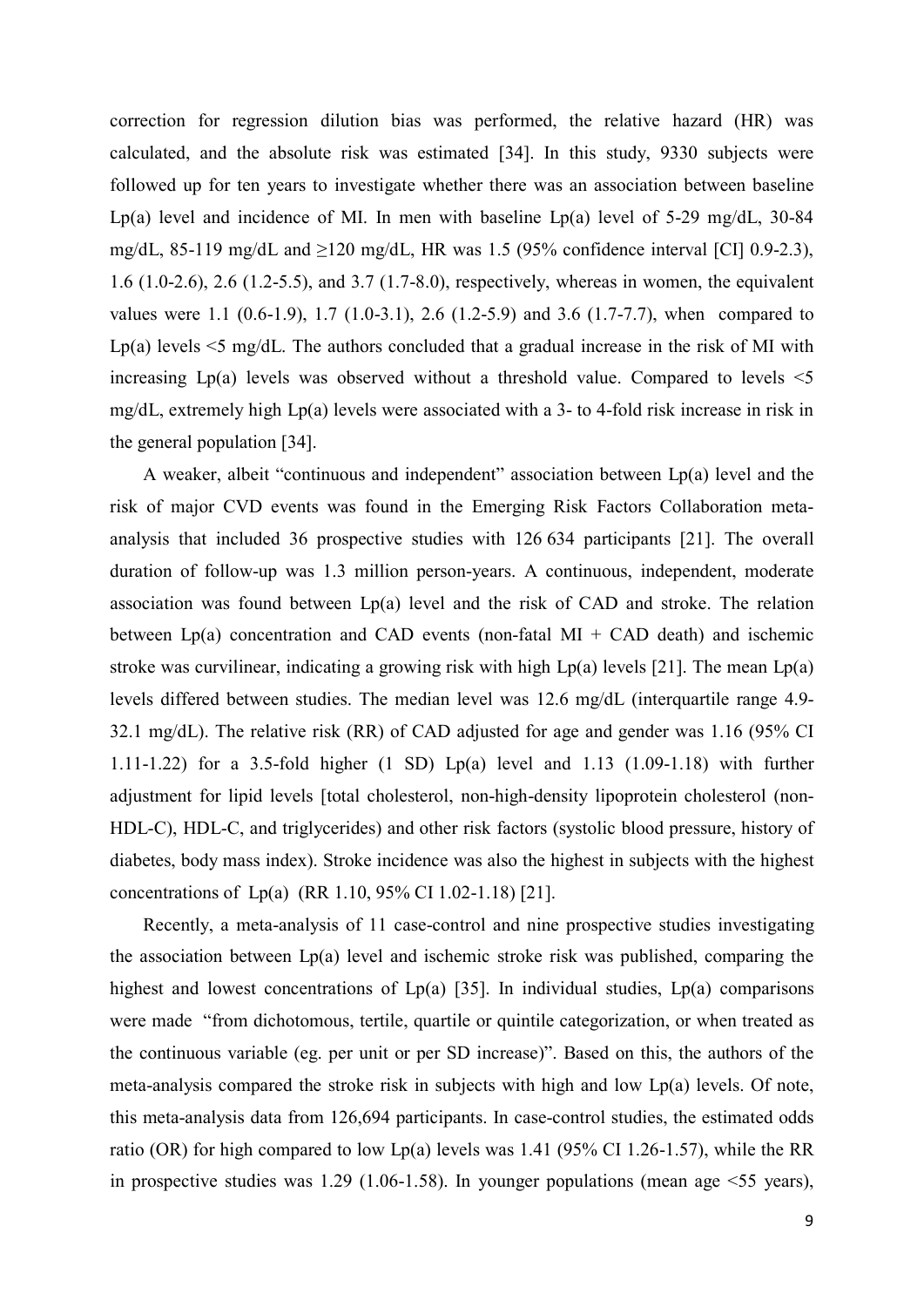this risk was higher than for older populations, in both case-control and prospective studies [35].

Regarding the relationship between elevated Lp(a) as a CVD risk factor and plasma concentration of LDL-C, some observational studies have demonstrated that Lp(a) increases CVD risk only if LDL-C level exceeds a certain threshold. However, other observational and interventional studies, in fact moste of them, indicate that Lp(a) is a residual risk factor independent of LDL-C, even in patients who achieved target LDL-C values on lipid-lowering therapy. The results of studies addressing this question [3,4,28,36-43] are summarised in **Table 1**.

Elevated Lp(a) in the general population is also associated with the risk of AS and aortic valvular lesions preceding clinically significant stenosis, as highlighted by Vuorio et al. in a recent review [44]. However, this fact is less commonly known than the association between elevated Lp(a) levels and CVD risk. In this context, it is useful to consideration of two notable studies: one conducted in a single population [44], and the other involving many populations [46].

In a prospective 20-year follow-up of 77,680 individuals in Denmark (combined results of the Copenhagen City Heart Study and the Copenhagen General Population Study), elevated Lp(a) levels were associated with a risk of AS in the general population [45]. HRs for  $Lp(a)$ levels of 5-19 mg/dL ( $22<sup>nd</sup>$ -66<sup>th</sup> percentile), 20-64 mg/dL ( $67<sup>th</sup>$ -89<sup>th</sup> percentile), 65-90 mg/dL (90<sup>th</sup>-95<sup>th</sup> percentile) and >90 mg/dL (>95<sup>th</sup> percentile) compared to <5 mg/dL were 1.2 (95%) CI 0.8-1.7), 1.6 (1.1-2.4), 2.0 (1.2-3.4) and 2.9 (1.8-4.9), respectively. The authors concluded that a threefold risk increase may be expected with  $Lp(a)$  levels >90 mg/dL [45].

The MESA investigators evaluated whether threshold Lp(a) levels used for the assessment of CVD risk were associated with the incidence and severity of subclinical calcific aortic valve disease (CAVD) which was diagnosed by computed tomography. The study included 4678 participants and additionally investigated whether significant relationships could be observed for individuals of a range of races/nationalities [46]. The conventional threshold Lp(a) level of  $\geq$ 30 mg/dL was associated with a significantly higher rate of aortic valve calcifications (AVC) in Caucasians (RR 1.56, 95% CI 1.24-1.96, P<0.01) compared to levels  $\leq$ 30 mg/dL. In blacks, the association between Lp(a) level and AVC was borderline significant (RR 1.55, 95% CI 0.98-2.44, P=0.059). Lp(a) levels  $\geq$ 50 mg/dL were significantly associated with AVC in Caucasians (RR 1.72, 95% CI 1.36-2.17) compared to levels <50 mg/dL but no significant association was seen in blacks (RR 1.24, 95% CI 0.85-1.89, P=0.26) [46]. A greater likelihood of severe AVC was seen in both white and black MESA study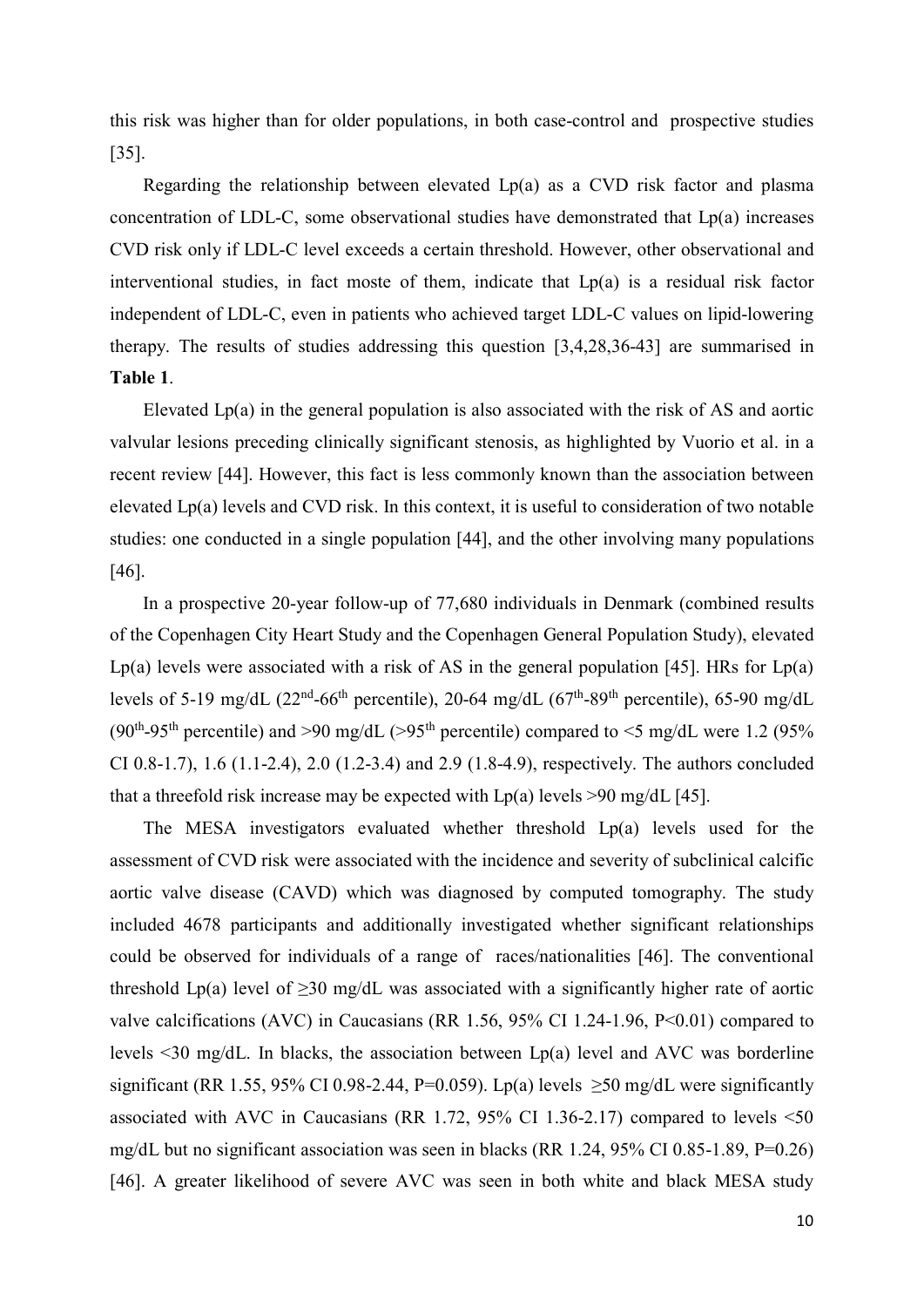participants if Lp(a) level was above 30 or 50 mg/dL. No association between Lp(a) level and the risk and severity of AVC was seen in Hispanic and Chinese participants (living in the USA). The authors concluded that the threshold Lp(a) levels used for the assessment of CVD risk seem to be applicable also for calcific AS, but further studies are required to investigate whether race/ethnicity affects the association between Lp(a) concentration and the risk and progression of AS [46].

In patients with heFH, AVC is more common, and  $Lp(a)$  levels are higher than in subjects without heFH. A recent study evaluated aortic valve lesions in heFH [47]. AVC was identified by computed tomography in 59 (41%) of 145 asymptomatic patients with heFH (aged 52±8 years) treated with statins compared to 27 (21%) of 131 control subjects (aged 56±9 years) (P<0.0001). Thus, AVC was nearly 2-fold more common in patients with FH compared to controls. The severity of AVC was also higher, as indicated by the median AVC score of 51 (interquartile range 9-117) vs 21 (3-49). Age, untreated maximum LDL-C level, coronary artery calcifications (CAC), LDL receptor-negative mutation, and diastolic blood pressure were positively associated with AVC. In this study, the plasma concentration of  $Lp(a)$  was not measured. The authors concluded that FH was associated with a high prevalence of extensive, subclinical AVC, particularly in patients with receptor-negative mutations, highlighting a key role of LDL metabolism in the aetiology of AVC [47].

On the other hand, patients with heFH are known to have significantly higher  $Lp(a)$  levels compared to subjects without heFH in the general population, which may also contribute to higher rates of CVD and AVC [48-50]. Recently, two studies addressing this issue have been published, including a comparative case-control study (SAFEHEART) [48] and a prospective population study (Copenhagen General Population Study) [49]. In the SAFEHEART study with 2917 participants (1960 subjects with FH and 957 relatives without FH), patients with FH had higher Lp(a) levels compared to the relatives without FH, particularly those with CVD [48]. Median Lp(a) level in patients with FH and CVD was 43.8 mg/dL (interquartile range 18.2-84.3) compared to 21.5 mg/dL (8.4-37) in those with FH but no CVD (P<0.005). The proportion of patients with  $Lp(a)$  level  $>50$  mg/dL also differed significantly between these two groups  $(46.2\% \text{ vs } 14.6\%, \text{ P} < 0.0001)$ . CVD event-free survival was significantly shorter in patients with FH and  $Lp(a)$  levels  $>50$  mg/dL compared to those with FH and  $Lp(a)$ levels  $\leq 50$  mg/dL (log-rank P value  $\leq 0.0001$ ). In addition, patients with Lp(a) levels  $\geq 50$ mg/dL who were carriers of LDL receptor-negative mutations, had a higher CVD risk compared to those with less severe mutations. Of note, Lp(a) level was in independent prognostic factor for CVD risk in both men and women with FH. As concluded by the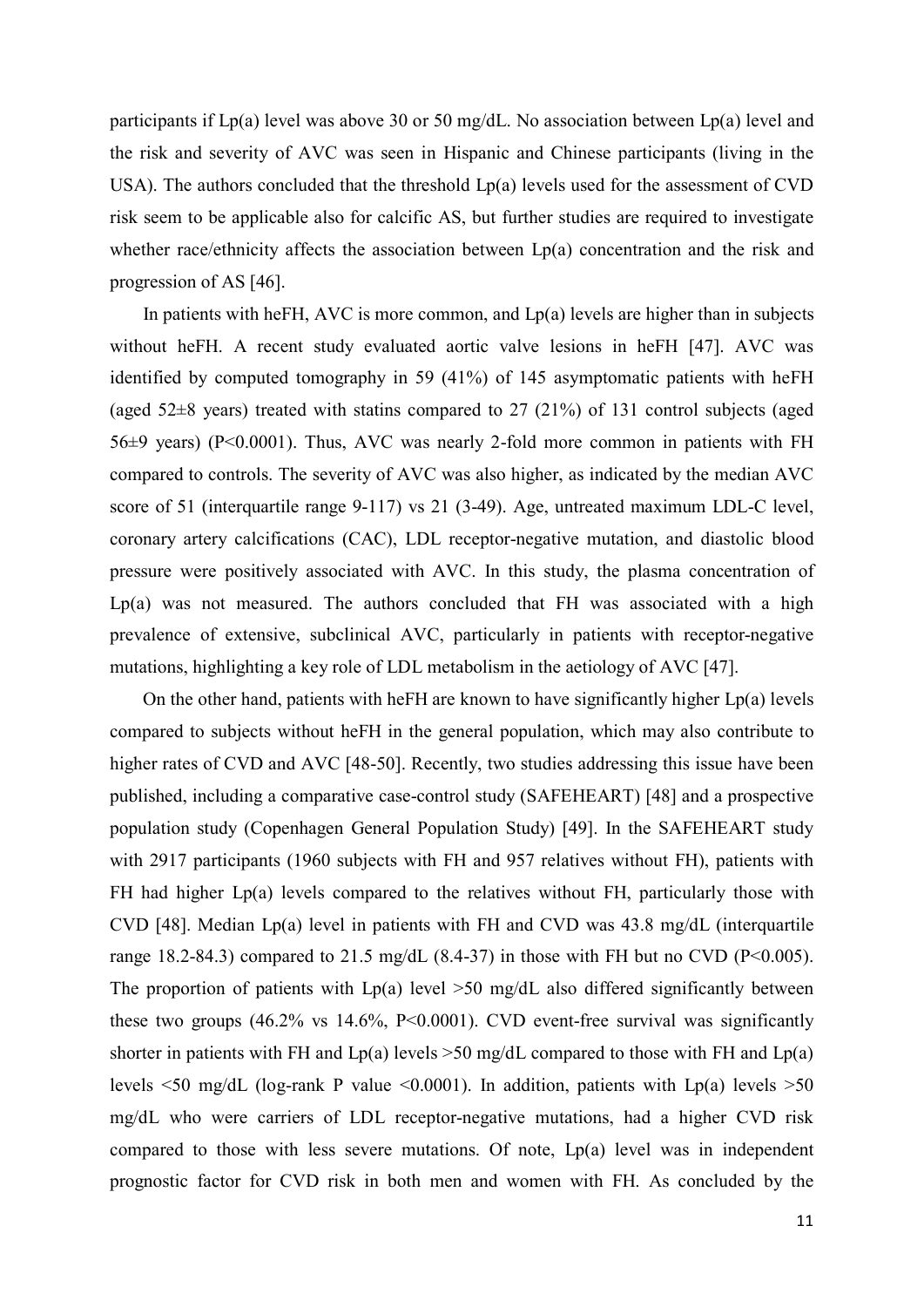authors, the risk was higher in patients with  $Lp(a)$  level  $>50$  mg/dL and carriers of LDL receptor-negative mutations compared to other less severe mutations. Aortic valve lesions were not evaluated [48]. In the prospective Copenhagen General Population Study [49] with 46,200 participants, mean Lp(a) level in those with definite or likely FH was 35 mg/dL, compared to 32 mg/dl in participants with possible FH and 23 mg/dL in those free from FH, but no differences in the mean Lp(a) level were found between these three groups after adjustment for contribution of Lp(a) cholesterol to LDL-C (21 mg/dL vs. 22 mg/dL vs. 24 mg/dL) [49]. However, differences were noted in HR for MI. Compared to FH(-) subjects with Lp(a) level  $\leq 50$  mg/dL, HR was 1.4 (95% CI 1.1-1.7) in FH(-) subjects with Lp(a) level >50 mg/dL, 5.3 (3.6-7.6) in FH(+) subjects (including definite, likely, and possible FH) with Lp(a) level >50 mg/dL, and 3.2 (2.5-4.1) in FH(+) subjects with Lp(a) level  $\leq$ 50 mg/dL. As with the previous study, aortic valve lesions were not evaluated [49].

An increased Lp(a) level in some patients with FH may not only increase already high CVD risk but also affect the development of AVC. This is evidenced by the results of the study by Vongpromek et al. who evaluated the association between AVC and Lp(a) levels in 129 asymptomatic patients with heFH (median age of 51 years) who were treated with statins [50]. It was shown that plasma Lp(a) level correlated significantly with the presence and severity of AVC. No correlation was found between Lp(a) level and CAC. AVC were significantly associated with Lp(a) level, age, body mass index, systolic and diastolic blood pressure, duration of statin treatment, cholesterol-year score, and CAC. Each 10 mg/dL increase in  $Lp(a)$  level was associated with an  $11\%$  increase in the risk of developing AVC (95% CI 1.01-1.20, P<0.03). Thus, concomitant high LDL cholesterol and  $Lp(a)$  levels are associated not only with increased CVD risk, but also more rapid development of AVC [50].

#### *Genetics*

Key evidence supporting  $Lp(a)$  as an independent risk factor for atherosclerotic CVD (in particular CAD, MI, and ischemic stroke) and calcific AVS has been provided by the results of genetic studies that are free from potential confounding, i.e., genome-wide association studies (GWAS) and large Mendelian randomization studies [51,52]. The goal of GWAS was to identify genes that modify Lp(a) concentrations, while Mendelian randomization studies evaluated the association between the presence of single nucleotide polymorphisms (SNP) or the number of  $KIV_2$  repeats in the LPA gene and  $Lp(a)$  level, CVD risk, and the risk of AVC and AS [51].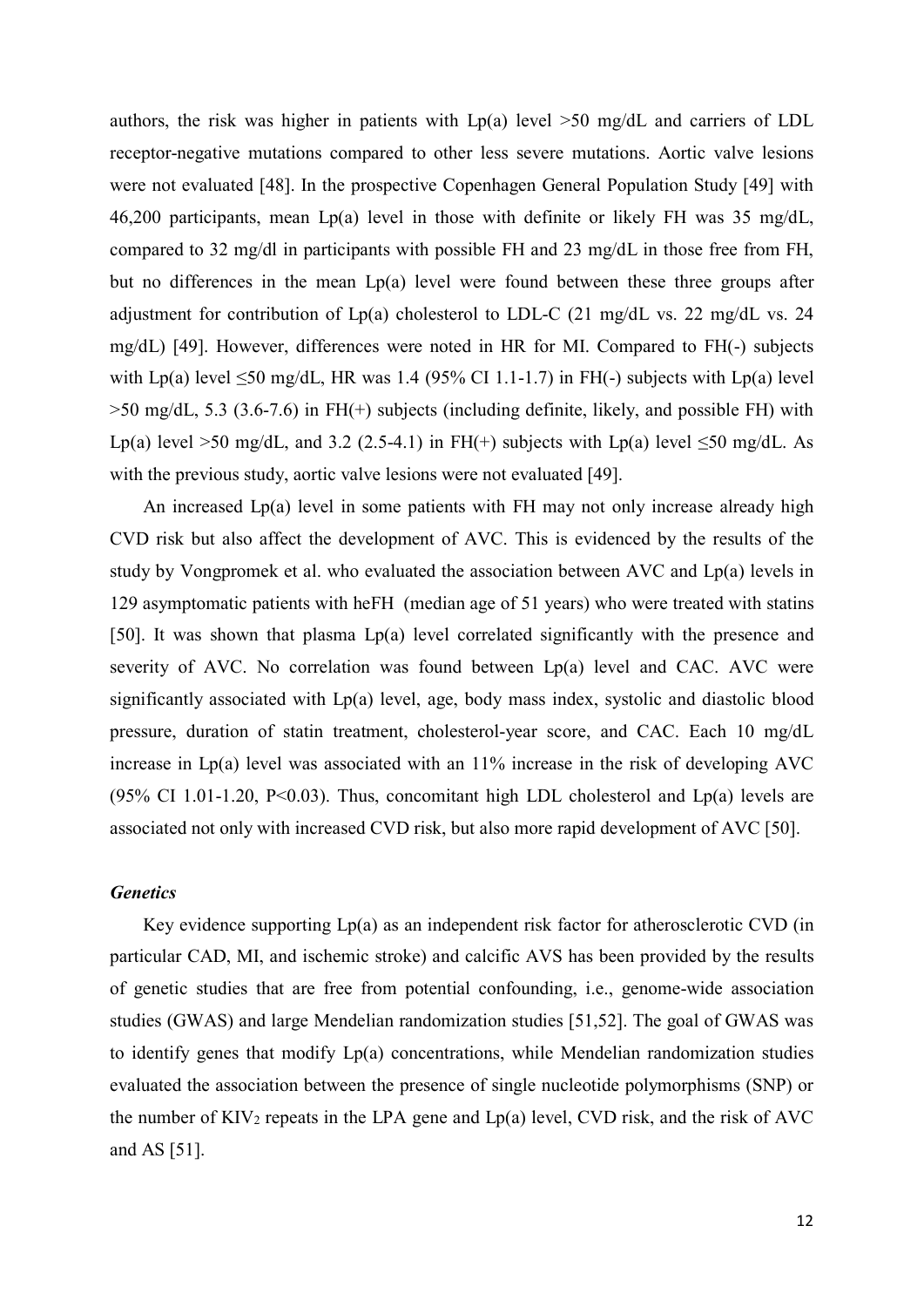Of 48,742 SNP<sup>s</sup> in 2100 candidate genes that were investigated in 2009 in patients with CAD and control subjects, two SNPs in the LPA gene, rs 10 455 872 and rs 3 798 220, were most strongly associated with Lp(a) levels. Both SNPs were associated with a high risk of CAD [24]. Of note, both these SNPs are associated with fewer  $KIV<sub>2</sub>$  repeats, small apo(a) isoforms and high Lp(a) concentrations. However, more than 50% of all subjects with small apo(a) isoforms are not carriers of either of these SNPs [52]. Therefore, a genetic diagnosis cannot be established in half the subjects with high CVD risk because of Lp(a), and therefore measuring the Lp(a) concentration remains of paramount importance.

To investigate the genetic link between plasma Lp(a) level and the risk of MI and AS, Nordestgaard and Langsted [51] updated their previous epidemiological studies [34,53,54] and large Mendelian Randomization studies [53-55], combining the data from the Copenhagen City Heart Study and the Copenhagen General Population Study to achieve maximal statistical power. This new analysis confirmed an elevated MI risk with Lp(a) levels  $>30$  mg/dL. The risk of MI was increased 2.4-fold in subjects with Lp(a) levels  $>100$  mg/dL compared to  $\leq$ 5 mg/dL. Each doubling of Lp(a) level was associated with a 15% higher risk of MI (95% CI 11-20%) based on the number of LPA  $KIV<sub>2</sub>$  repeats (lowest versus highest) and a 10% higher risk (95% CI 6-13) based on the presence of rs 10 455 872 SNP in the LPA gene, and the risk of AS was increased by 13% (95% CI 1.04-1.22%) and 21% (1.14-1.29), respectively. In observational studies, each doubling of Lp(a) level was associated with a 9% higher MI risk (95% CI 7-12%). The authors of the meta-analysis highlighted a large (1000fold) individual variation of  $Lp(a)$  levels indicating that  $Lp(a)$  may confer considerable risk in individuals with the highest values of  $Lp(a)$  [54,55].

A genetic association was also found between atherosclerotic coronary, carotid, and femoral artery stenoses and Lp(a) concentration .The association was demonstrated by comparing the number of  $KIV<sub>2</sub>$  repeats (lowest vs. highest tertile). The lowest number of KIV<sup>2</sup> repeats was associated with a high risk of stenosis, suggesting a causal relationship [56]. Nordestgaard and Langsted [51] noted that associations between CVD risk-related LPA genotypes and a high risk of arterial stenoses were also found in other studies. These genetic associations confirm a causal relationship between  $Lp(a)$  level and the risk of atherosclerotic CVD which was suggested by the results of prospective observational studies. It has been demonstrated that an established strong genetic risk factor for MI, i.e., rs 10 455 872 SNP in the LPA gene, is also a genetic causal factor for AVC and AS [57]. Furthermore, the combination of rs 10 455 872 and rs 3 798 220 SNP in the LPA gene and a low number of KIV<sup>2</sup> repeats is causally associated with AS [45], thus confirming the results of prospective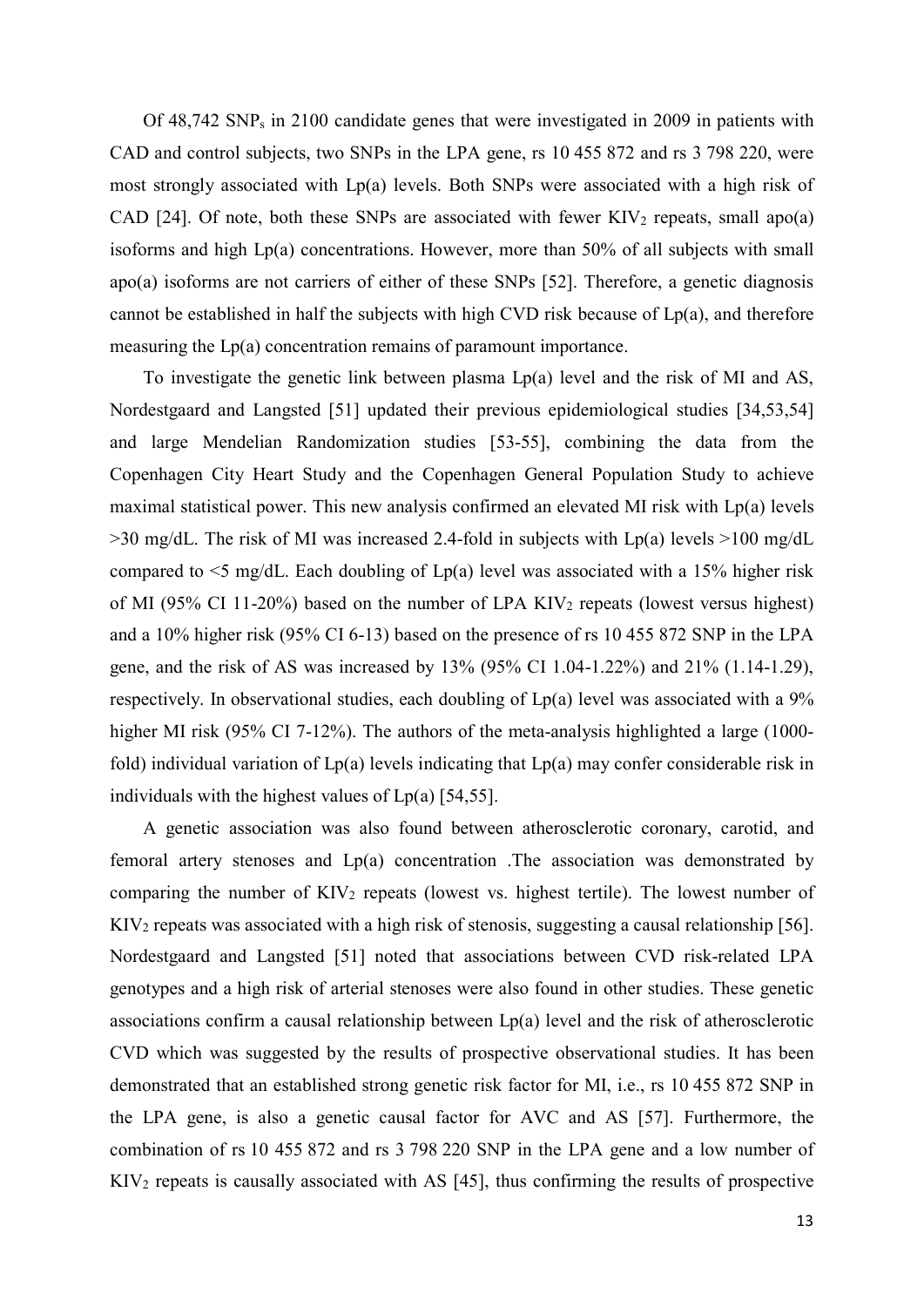observational studies that suggested an association between Lp(a) level and the risk of developing AS.

Observational and genetic evidence supports a relationship between plasma Lp(a) level and the risk of heart failure, which is mostly (63%) attributable to MI and AS [51]. However, other mechanisms cannot be excluded.

#### **Mechanisms of Atherogenesis**

Lp(a) is a proatherogenic and prothrombotic lipoprotein. However, the precise mechanism of its atherogenic action is not known. The available data have been summarized in several recent reviews [13,20,58-60] and a detailed discussion of this issue is beyond the scope of the present article.  $Lp(a)$  is known to bind with proteoglycans and fibronectin on the endothelial surface and penetrate into the subendothelial space [20]. It is believed that the risk of atherosclerotic CVD is largely determined by the presence of OxPL in Lp(a) particles [13,58,59,61].

Lp(a) trapping (by binding to proteoglycans and fibronectin) results in a prolonged oxidation time, leading to oxidation of polyunsaturated fatty acid moieties in phospholipids. Phospholipids undergo oxidation, either enzymatically by cellular lipoxygenases (LPO), or when acted upon by reactive oxygen species (ROS) generated by such cellular enzymes as myeloperoxidase and nicotinamide adenine dinucleotide phosphate (NADPH) oxidase [13]. Most OxPL in the bloodstream  $(85%)$  is associated with Lp(a), and only small amounts are associated with LDL and HDL. This observation suggests that Lp(a) may be the preferred carrier of OxPL. A strong correlation has been noted between  $Lp(a)$  and OxPL levels. The ability of  $Lp(a)$  to bind  $OxPL$  to its apo(a) moiety, particularly to small isoforms, may partially explain the increased atherogenicity of small Lp(a) isoforms and their association with higher CVD risk compared to larger isoforms [59]. OxPL-Lp(a) promotes inflammation, initiating the expression and synthesis of a range of proinflammatory chemokines and cytokines by the cells of the vessel wall [58]. One major consequence is that monocytes adhere to the endothelium and penetrate into the intima, where they first transform into macrophages and then accumulate cholesterol and become foam cells. Lp(a) may bind to macrophages via scavenger receptors via phosphocholine in OxPL. Following Lp(a) endocytosis into macrophages, its catabolism occurs in lysosomes, resulting in accumulation of cholesterol. OxPL-Lp(a) also induces smooth muscle cells to migrate from the media to the intima where they proliferate [58].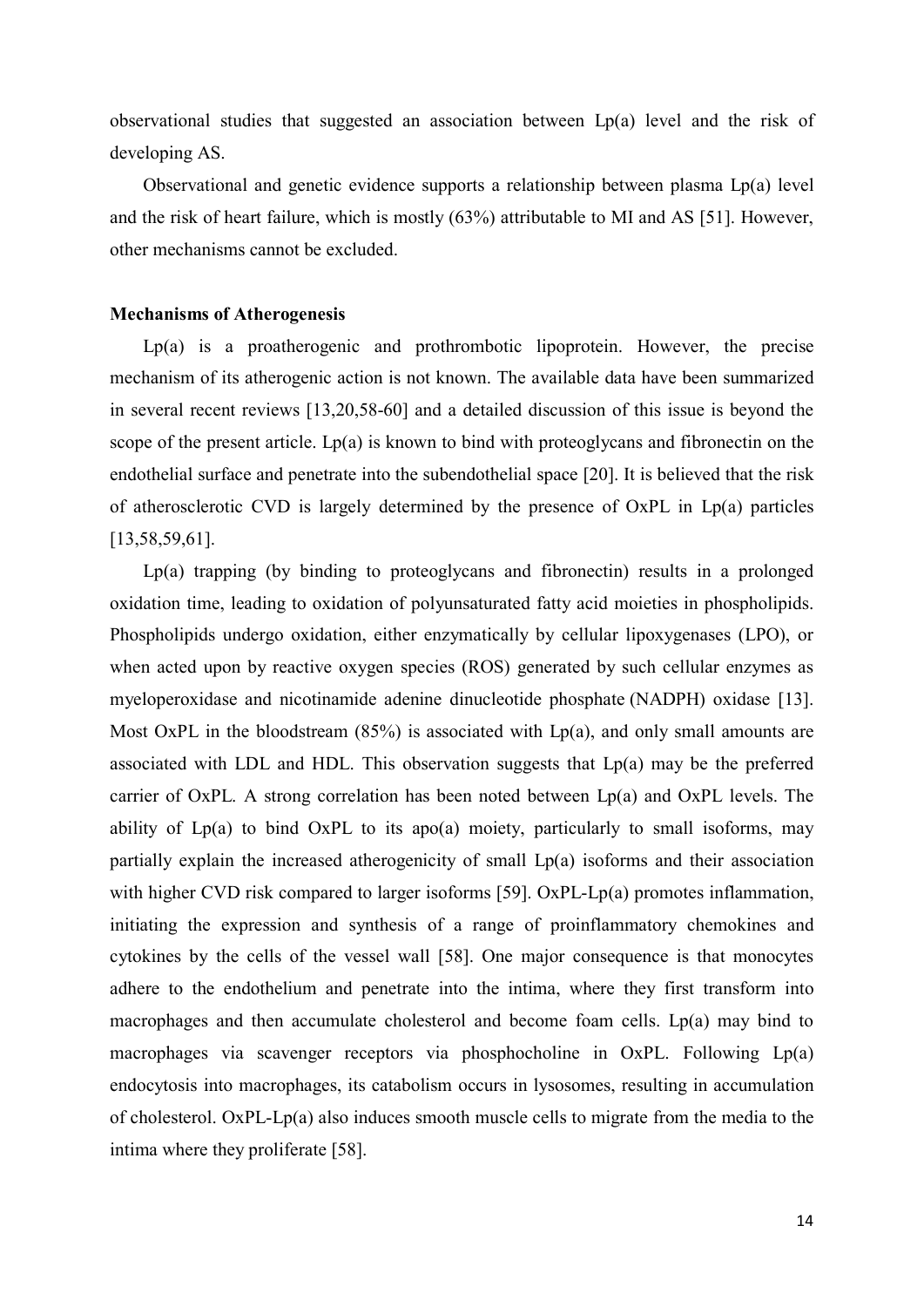There are similarities between the atherogenic effect of Lp(a) and its role in the pathogenesis of calcific AVS [51]. The latter process is also mediated by OxPL, which exert a proinflammatory effect and promotes calcification. The role of OxPL in the progression of AVS is suggested by the results of the prospective ASTROMER study [62]. During a 3.5-year follow-up of 269 patients aged 18-82 years with mild to moderate AVS, as evaluated using Doppler echocardiography, the highest levels (upper tertile) of  $Lp(a)$  and proinflammatory OxPL associated with apolipoprotein B-containing lipoproteins (OxPL-apo B), were found to be independent predictors of AVS progression [62].

When discussing the pathogenic role of  $Lp(a)$ , its thrombogenic properties should not be overlooked. Apo(a), with a structure homologous to plasminogen, inhibits its conversion to plasmin, which is a fibrinolytic and proteolytic enzyme. Lp(a) thereby promotes fibrin clot stabilization by inhibition of fibrin degradation. This mechanism explains the increased thrombotic risk observed in subjects with elevated  $Lp(a)$ . In addition,  $Lp(a)$  affects platelet activation and aggregation, increases plasminogen activator inhibitor-1 (PAI-1) synthesis, and inhibits synthesis of the tissue factor pathway inhibitor (TFPI). These thrombogenic effects of Lp(a) have been described in detail in recent reviews [13,20,63] (**Figure 1**).

#### **Management**

Recognizing the important role of elevated Lp(a) in the development of atherosclerosis and its clinical sequelae, American experts from the NLA have recently developed a separate statement on the management of this lipid disorder [5]. First, it is necessary to define the indications for measuring the  $Lp(a)$  level. The recommendations have been categorized into class IIa and class IIb indications. The following clinical situations have been considered class IIa recommendations for measuring  $Lp(a)$  level in adults  $\geq 20$  years of age:

1. A family history of premature atherosclerotic CVD (ASCVD) events in first-degree relatives (<55 years of age in men, <65 years of age in women);

2. A personal history of premature ASCVD, particularly without conventional risk factors;

3. Severe primary hypercholesterolemia (LDL-C  $\geq$ 190 mg/dl) or suspected FH;

4. A very high risk of ASCVD to better define patients who are more likely to benefit from PCSK9 inhibitor therapy.

The most important class IIb recommendations include:

1. A family history or elevated Lp(a) level;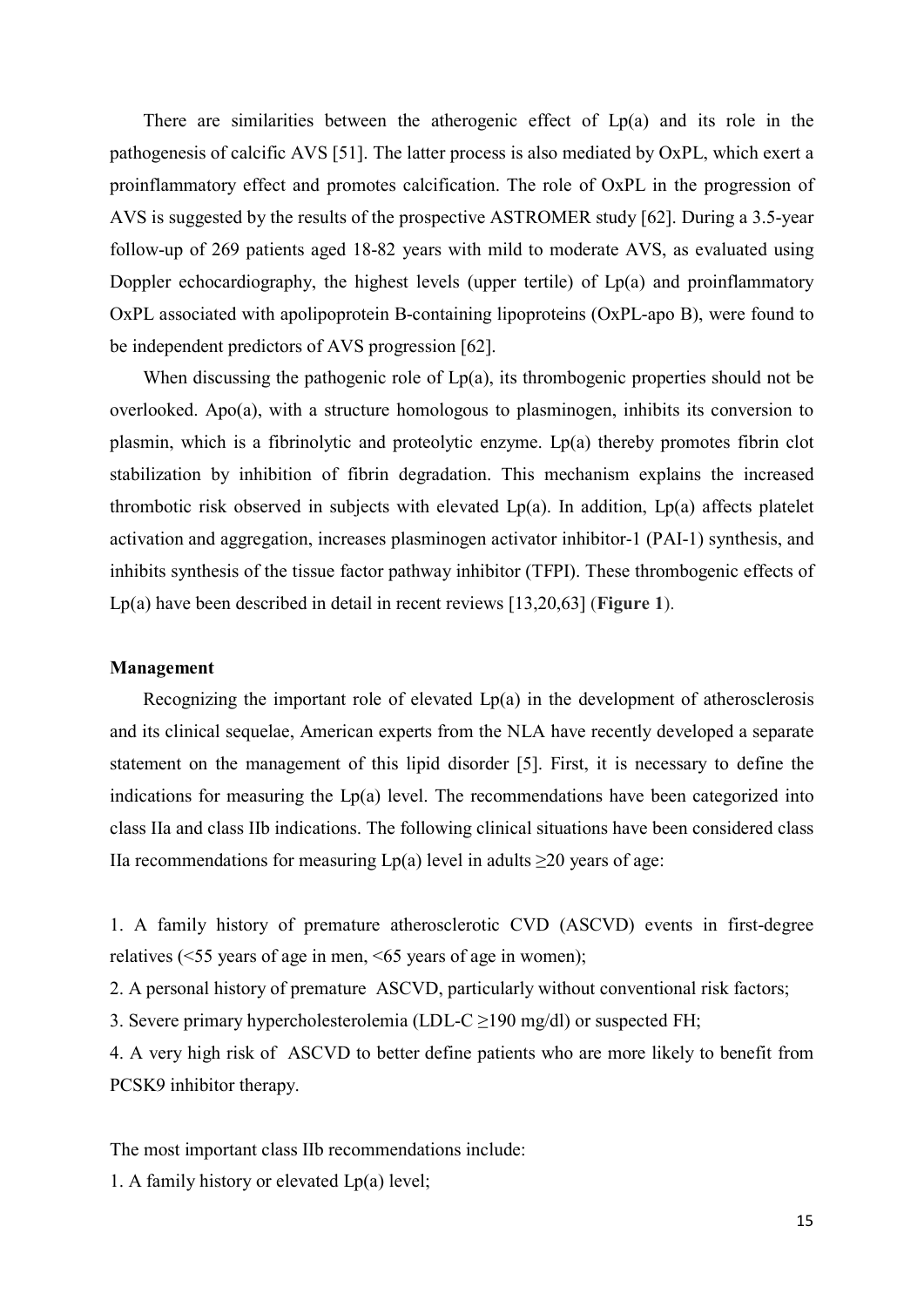2**.** Calcific AS;

3. Recurrent and progressive atherosclerotic CVD despite optimal lipid-lowering therapy.

In the 2018 AHA/ACC guidelines on the management of blood cholesterol, screening Lp(a) measurement was considered to be relatively indicated in subjects with a family history of atherosclerotic CVD (<55 years of age in men, <65 years of age in women) and in subjects with a personal history of ASCVD without other major CVD risk factors [26]. Measuring Lp(a) has also been considered beneficial in adults aged 40-75 years with an intermediate risk of ASCVD (CVD event risk 7.5-19.9% over 10 years, as estimated using the US primary prevention risk calculator) [26].

Targeting Lp(a) measurements (at least initially) to individuals with acute coronary syndrome (ACS) and FH should be expected to yieldd a substantial population of individuals with elevated Lp(a), for whom risk can be re-assessed and treatment potions such as PCSK9 inhibitors can be considered. Even 20-40% of individuals with ACS and FH are expected to have elevated Lp(a) [64]. 3.6 million cases new cases of CAD were reported in 2017 for the 54 countries covered by ESC statistics, contributing to a prevalence of 34.9 million [65,66]. FH is estimated to occur in 1/225-1/250 individuals in many populations, thus yielding large numbers of individuals with (probably undiagnosed) elevated Lp(a) [67].

In the 2019 ESC/EAS guidelines on the management of dyslipidemia, it was recommended to consider Lp(a) measurement at least once in a lifetime (as the level is strongly determined genetically), where testing is available [31]. As noted above, the goal is to identify subjects with a very high Lp(a) level ( $\geq$ 180 mg/dL or  $\geq$ 430 mmol/L) and thus a very high risk of ASCVD which is approximately equivalent to the risk associated with heFH. It has also been recommended to consider measuring Lp(a) in selected patients with a family history of premature of ASCVD and in order to re-classify subjects with borderline (moderate to high) risk. While the American experts defined the abnormal Lp(a) level as  $\geq 50$ mg/dL  $(\geq 100 \text{ mmol/L})$  [5,26], no specific threshold value was given in the European guidelines [31].

Lp(a) level lowering may lead to a reduction in the risk of ASCVD. However, as indicated by estimation from genetic Mendelian randomization studies, Lp(a) level lowering could result in a smaller reduction in the risk of CAD compared to the same magnitude of LDL-C level lowering [68,69]. It has been estimated that to achieve the level of CAD event risk reduction (by 22%) that is associated with lowering LDL-C level by 38.7 mg/dL (approximately 1.0 mmol/L), Lp(a) level would need to be lowered by 65.7 mg/dL (95% CI)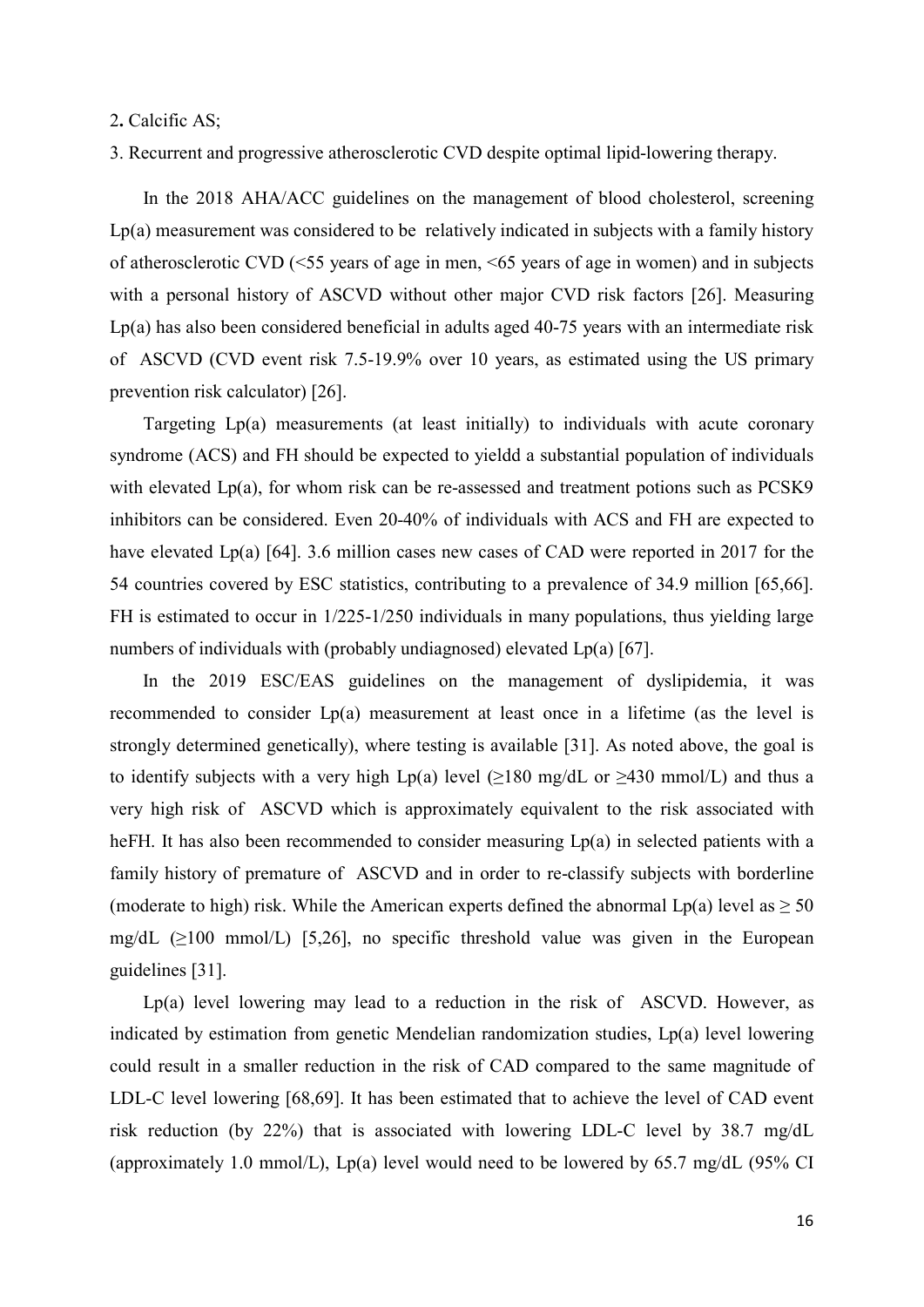46.3-88.3) [56]. Thus, it is believed that a large reduction in  $Lp(a)$  level would be necessary to achieve a clinically meaningful reduction in the coronary event risk, and large benefits may be expected in patients with particularly high Lp(a) levels.

Despite an established association between high Lp(a) levels and CVD event risk, no specific recommendations on drug therapy targeted at Lp(a) level lowering have been included in the expert statements and guidelines on the management of dyslipidemia [5,26,31].

The effect of statins on Lp(a) level is controversial. Statins do not lower Lp(a) level, and some studies have even demonstrated an increase in Lp(a) levels related to statin treatment. In a meta-analysis of head-to-head randomized controlled trials, an increase in Lp(a) level has been noted in the statin arm [weighted mean difference (WMD) 4.14 mg/dL, 95% CI 0.15- 8.12, P=0.042] [70]. A similar effect of statins on Lp(a) levels has been shown in another meta-analysis [71,72]. After exclusion of rosuvastatin trials, this effect was attenuated and not significant. Verhoeven *et al.* noted an increase in Lp(a) level from 66.4 (23.5-148.3) to 97.4 (24.9-160) mg/dL after 2 months since statin treatment initiation in patients with FH and high Lp(a) levels who had a small molecular mass apo(a) ( $\leq$ 22 KIV<sub>2</sub> repeats), while no such effect was observed in patients with a large molecular mass apo(a) [73]. Based on this, the experts supported by the International Lipid Expert Panel (ILEP) suggested that in those with the baseline Lp(a) levels over 30 mg/dL and especially over 50 mg/dL the combination therapy of statins and ezetimibe and/or nutraceuticals with confirmed Lp(a)-reducation properties should be considered [72,74]. Statins are recommended in patients with elevated Lp(a) level not to reduce it but to decrease CVD risk [5].

Recently, the experts who developed the consensus-based recommendations from EAS and the European Federation of Clinical Chemistry and Laboratory Medicine (EFLM) entitled "Quantified atherogenic lipoproteins for lipid-lowering strategies" have recommended that Lp(a) be measured to obtain a correct measurement of LDL-C when patients experience a poor response to LDL-C lowering therapy [75]. In such patients, the Lp(a) cholesterol moiety can contribute substantially to the measured or calculated LDL-C, and may be the reason for lower than expected reduction of LDL-C with statins. The correction of LDL-C with Lp(a) values reported in mg/dL or mmol/L can be performed as follows:

Lp(a) corrected LDL-C (mg/dL) = LDL-C (mg/dL) – [Lp(a) mg/dL x 0.30] Lp(a) corrected LDL-C (mmol/L) = LDL-C (mmol/L) – [Lp(a) mmol/L x 0.0078]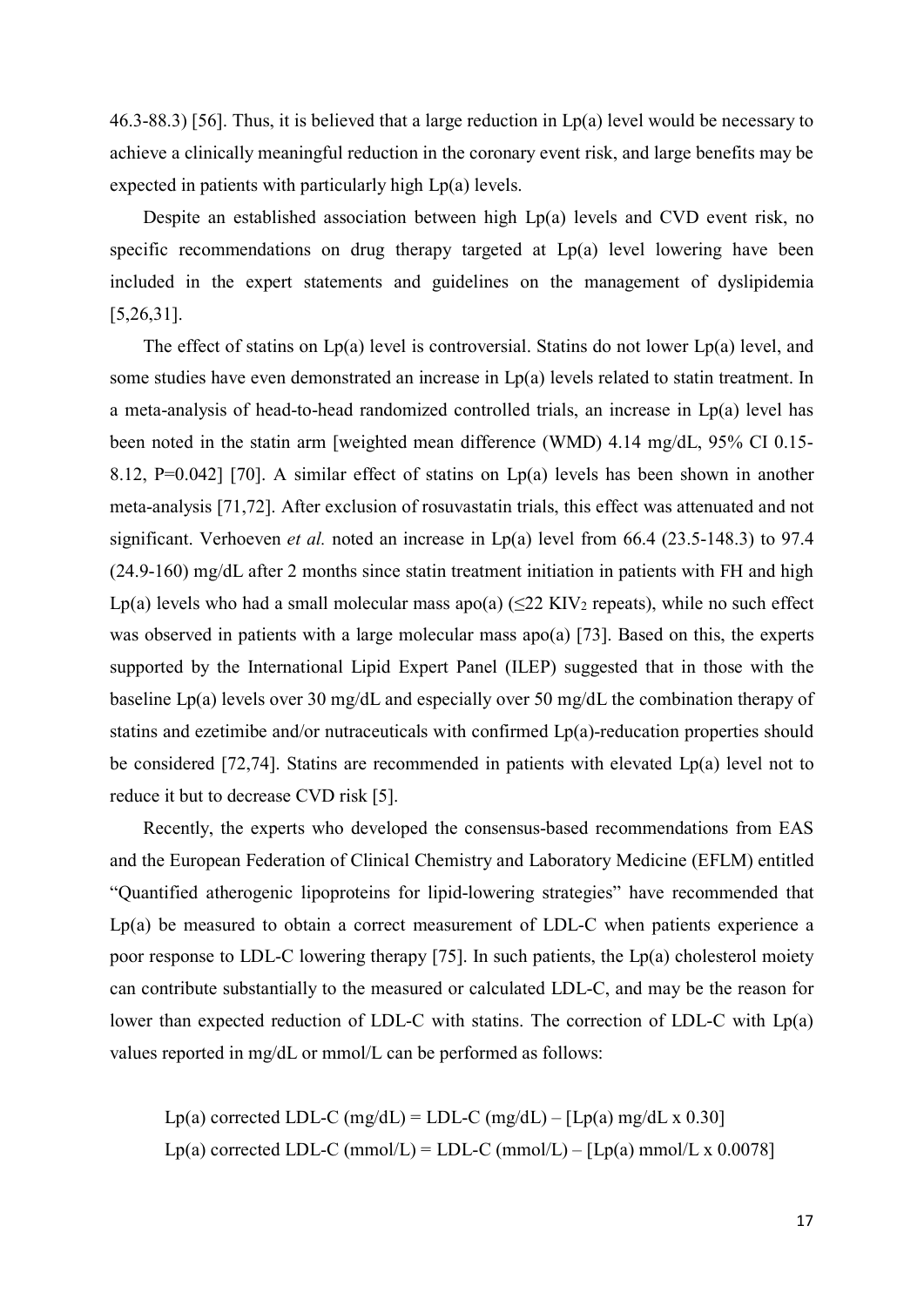As indicated by a meta-analysis of randomized clinical trials, ezetimibe monotherapy leads to small decrease in plasma Lp(a) level but in the light of the above presented data, this may be not a clinically meaningful effect [76].

Until now, niacin has been the most potent Lp(a) level-lowering drug (by up to 30%). Niacin also lowers triglycerides and increases circulating concentrations of HDL-C [5]. However, combination therapy with niacin and statins does not lower the risk of CVD events, but causes serious adverse effects [77-79]. For these reasons, niacin has not been licensed for use in Europe.

Recently, after the publication of subanalyses of two secondary prevention trials with PCSK9 inhibitors, including the FOURIER study of evolocumab [3] and the ODYSSEY OUTCOMES study with alirocumab [4], hope has emerged that these drugs may become useful in patients with high Lp(a) levels. Both drugs potently reduce LDL-C by inhibiting PCSK9 and thereby upregulating hepatic LDL-receptors. However, the PCSK9 inhibitors also reduce circulating concentrations of  $Lp(a)$ . In a recently published meta-analysis of 27 randomized clinical trials, including 11,864 patients, a substantial, 21% reduction in Lp(a) level (95% CI 19.5-24.3) was noted in patients treated with evolocumab or alirocumab [80]. In the the most current analysis the authors evaluated the effects of evolocumab on non-HDL, ApoB as well as Lp(a) in various patient populations over time [81]. Finally, data from 7690 patients from 15 phase 2 and phase 3 studies with a duration ranging from 12 weeks to 5 years were pooled. Compared with placebo, evolocumab at both approved dosing regimens substantially reduced median Lp (a) (Q2W dose: -22% to -38%, monthly dose: -20% to -33%) at 12 weeks. The effect persisted over 5 years and was consistent among the patient populations examined (hypercholesterolemia/mixed dyslipidemia, statin intolerance, heterozygous FH, and type 2 diabetes mellitus) [81].

Post hoc analyses of the FOURIER and ODYSSEY OUTCOMES study data showed that  $Lp(a)$  level lowering induced by treatment with evolocumab or alirocumab was independently associated with a reduction in the CVD event rate [3,4]. In the FOURIER study, the median Lp(a) level in patients with stable CAD treated with statins was  $37 \text{ mg/dl}$  [3]. The relative risk of CAD death, non-fatal MI or the need for immediate coronary revascularization over 2.2 years of follow-up was the highest in the upper quartile of Lp(a) level (1.22, 95% CI 1.01- 1.48 compared to the lowest quartile) and did not depend on LDL-C level. After 48 weeks of evolocumab therapy, the Lp(a) level was significantly reduced by 26.9% (6.2-46.7%) and compared to placebo. The risk of the composite endpoint was reduced by 23% (HR 0.77, 95% CI 0.67-0.88) in patients with Lp(a) level above the median and only by  $7\%$  (HR 0.93, 95%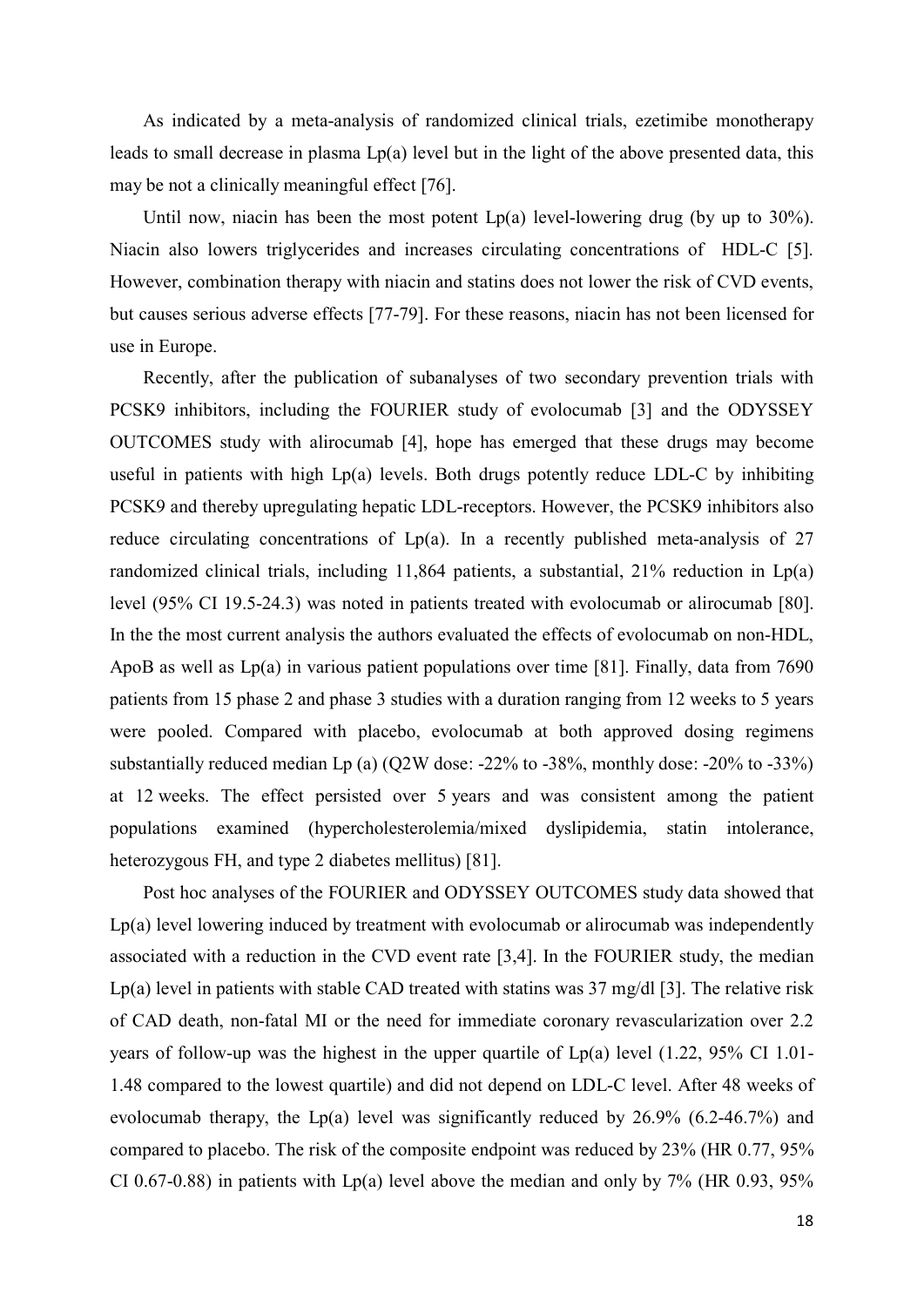CI 0.80-1.08) in patients with  $Lp(a)$  level below the median. The numbers needed to treat (NNT; 3 years of treatment) were 40 and 105, respectively [3]. In the ODYSSEY OUTCOMES study in statin-treated patients after an ACS, the results were similar to the FOURIER study. Baseline Lp(a) concentration in the placebo group was a predictor of CAD death, non-fatal MI, ischemic stroke or hospitalization due to unstable angina (major adverse CAD events, MACE) over 2.8 years of follow-up [4]. Baseline  $Lp(a)$  quartiles (<6.7 mg/dL), 6.7 to <21.2 mg/dL, 21.2 to <59.6 mg/dL,  $\geq$ 59.6 mg/dL) also predicted Lp(a) lowering with alirocumab after 4 months of treatment, as well as the relative (HR 0.95, 95% CI 0.97-1.15; 0.85, 0.71-1.03; 0.79, 0.66-0.94; and 0.83, 0.70-0.98, respectively), and absolute risk reduction, at 0.4% (-1.2 to 2.1), 1.4% (-0.3 to 3.1), 2.3% (0.6 to 4.1), and 2.1% (0.2 to 3.9), respectively. Each 1.0 mg/dL decrease in Lp(a) with alirocumab was associated with a significant reduction in MACE (HR 0.994, 95% CI 0.990-0.999), and a 1.0 mg/dL decrease in Lp(a) corrected LDL-C was also associated with a reduced risk of MACE (HR 0.996, 95% CI 0.994-0.998). The authors concluded: "Baseline lipoprotein(a) and corrected LDL-C levels and their reductions by alirocumab predicted the risk of MACE after ACS. Lp(a) lowering by alirocumab is an independent contributor to MACE reduction, which suggests lipoprotein (a) should be an independent treatment target after ACS" [4].

However, the recent post hoc analysis of 10 phase-III ODDYSSEY studies (not including the ODYSSEY OUTCOMES study) showed that reducing baseline Lp(a) level by 23.5 mg/dL (8.0-67.0) with alirocumab (by 26.6% vs 2.5% with placebo and by 21.4% vs 0.0% with ezetimibe) did not result in a significant reduction in major adverse coronary events (MACE) independently of LDL-C level lowering [82]. The authors concluded that reducing the risk of MACE by targeting  $Lp(a)$  may require greater reductions in  $Lp(a)$ , with more potent therapies and/or higher initial Lp(a) levels. Thus, the results of the ODYSSEY OUTCOMES study are not consistent with the results of the meta-analysis of the phase-III ODDYSSEY studies [82].

Currently, NLA experts believe that adding ezetimibe or a PCSK9 inhibitors is reasonable only in very high-risk patients with LDL-C≥70 mg/dL (non-HDL-C≥100 mg/dL and Lp(a)  $\geq 50$  mg/dL or  $\geq 100$  mmol/L) [5]. Thus, PCSK9 inhibitors are mainly used for LDL-C reduction and are note commonly employed in the management of elevated Lp(a). A clinical trial is needed to investigate the effectiveness PCSK9 inhibition on CVD risk in subjects with elevated Lp(a).

The most desirable reduction in  $Lp(a)$  level, leading to a large reduction in the ASCVD event risk can be achieved by Lp(a)-specific apheresis. This therapy reduces Lp(a) level by 60-70% per each therapeutic session [83], but needs to be repeated every 1-2 weeks. In one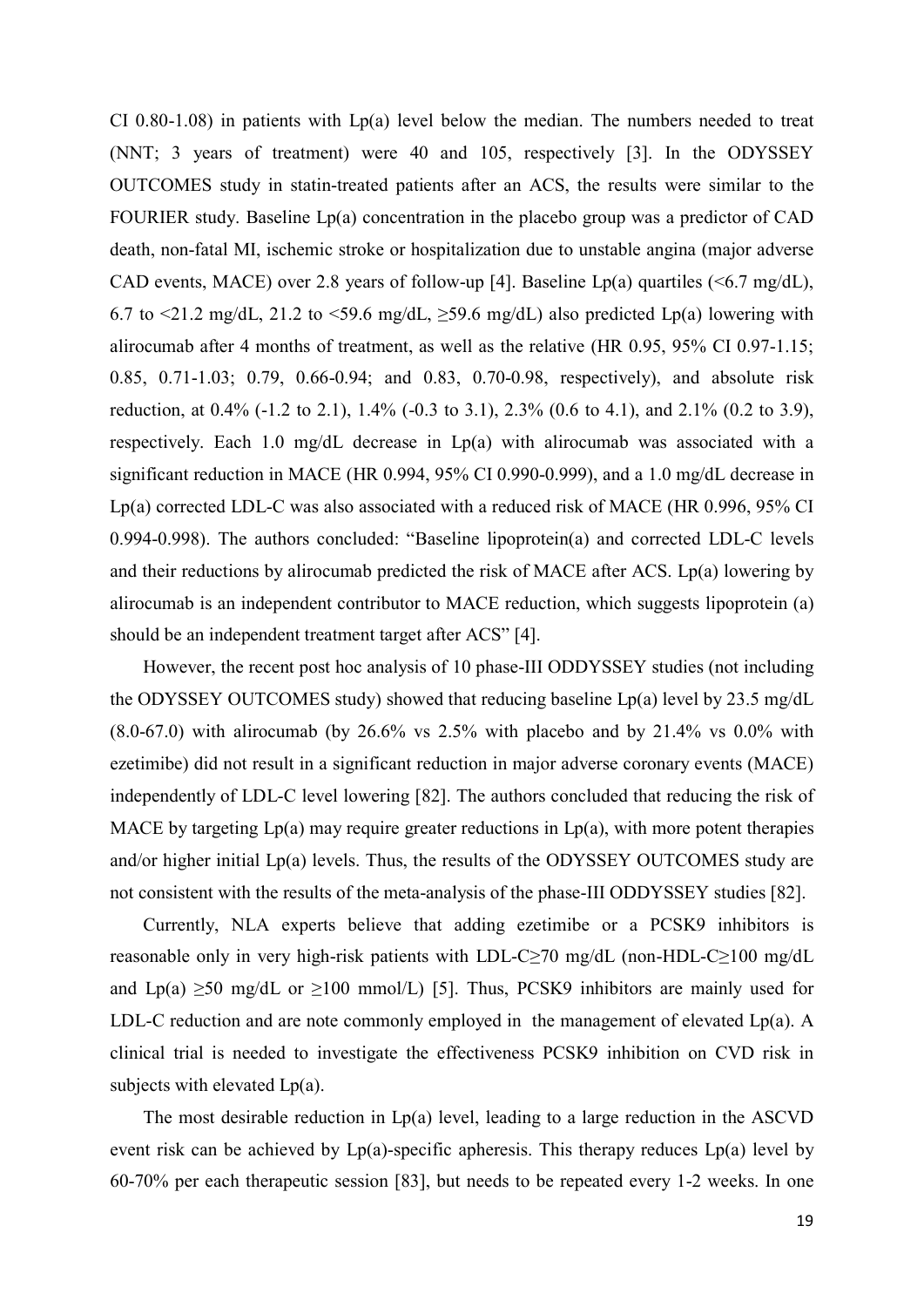study, patients with progressive CAD and  $Lp(a)$  level elevated to  $\geq 2.14$  mmol/L (median 4.0) mmol/L), Lp(a) apheresis (on a background of statin therapy) reduced the mean annual major CAD event rate to 0.144 at 5 years  $(5.0\pm3.6$  years) compared to 1.056 in the pre-apheresis period (5.6 $\pm$ 5.8 years) [84]. The median Lp(a) level after apheresis sessions was reduced to 1.07 mmol/L. In another study, the annual CVD event rate at 5 years of apheresis in statintreated patients was reduced to  $0.11 \pm 0.15$  compared to  $0.58 \pm 0.53$  in the two years before the therapy [85]. Baseline Lp(a) level was  $108.1 \pm 46.1$  mg/dL, and the mean reduction after apheresis was 68.1%. Another study evaluated the effect of apheresis on coronary atherosclerosis in atorvastatin-treated patients with coronary artery disease and  $Lp(a) >50$ mg/dL [86]. Compared to the control group (receiving only atorvastatin treatment), a regression in atherosclerotic plaque volume was noted in patients treated with apheresis for 18 months. However, apheresis was not included as a therapy of high Lp(a) levels in the National Lipid Association statement [5]. It is a time-consuming method and thus it is reserved for patients with high Lp(a), and progressive, severe CVD.

Studies on genetic approaches to therapy are currently underway. These methods involve inhibiting apo(a) synthesis; either with antisense oligonucleotides against apo(a), or by employing small interfering RNA (siRNA) technology. It has been demonstrated that in patients with atherosclerotic CVD and  $Lp(a) \ge 60$  mg/dL, an antisense oligonucleotide against apo(a)  $[AKCEA-Apo(a)-LRX]$  reduced  $Lp(a)$  level by up to 80% when administered subcutaneously at the dose of 20 mg/week [87-89]. Recently, it has been reported that subcutaneous administration of AKCEA-Apo(a)-LRX at a range of doses (20, 40 or 60 mg) and at different time intervals (every week, every two weeks or every four weeks) in patients with established CVD and Lp(a) levels of at least 60 mg/dl, resulted in dose-dependent reduction of Lp(a) (by 35% to 80%) [90]. The cardiovascular outcomes trial with antisense oligonucleotide (TQJ230) (Lp(a)HORIZON trial) is still ongoing [91] (**Figure 1**).

#### **Summary & Clinical Perspective**

High plasma concentration of Lp(a) (already over 30 mg/dL, and especially  $\geq 50$  mg/dL or ≥100 mmol/L) is a risk factor for ASCVD and AVC, albeit nor as strong as LDL-C. The independent association of Lp(a) with the risk of these diseases has been proven by genetic studies. The atherogenicity of Lp(a) is mostly related to its OxPL content.

In order to identify individuals with elevated  $Lp(a)$ , it is reasonable to measure  $Lp(a)$ once in a lifetime in every individual. A single measurement is sufficient as Lp(a) concentration is determined predominately by genetics. Lp(a) measurements are most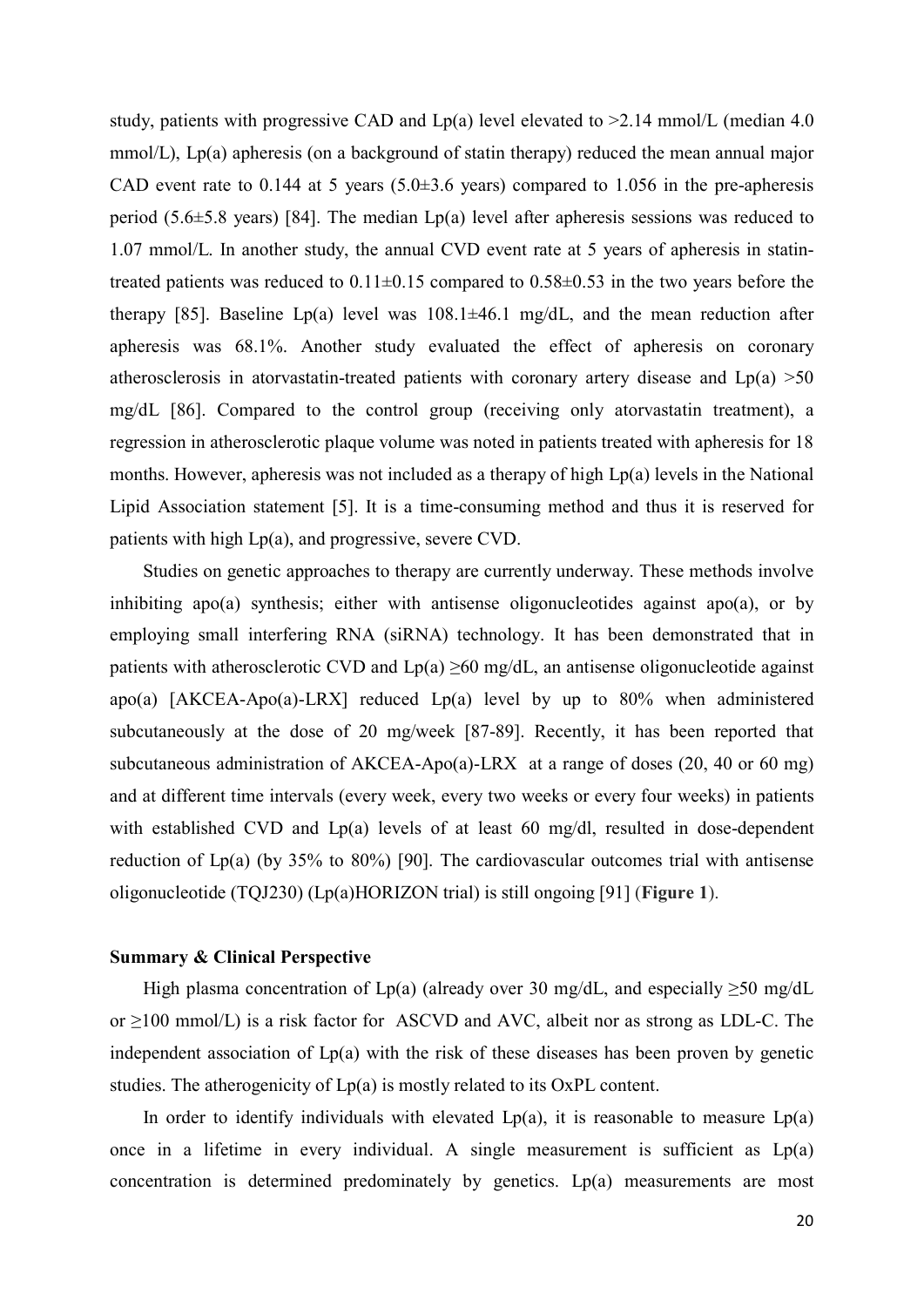warranted in subjects with premature ASCVD (<55 years of age in men, <60 years of age in women) without conventional CVD risk factors. Lp(a) measurement should also be considered if premature ASCVD developed in a first-degree relative. This recommendation also applies to individuals with severe primary or suspected FH, as FH may be associated with an elevated Lp(a) level. The above class IIa recommendations also include a high risk of ASCVD to define better patients who will benefit more from additional PCSK9 inhibitor therapy. Weaker (class IIb) recommendations include patients with recurrent ASCVD events or progression of atherosclerosis despite optimal lipid-lowering therapy, those with calcific AS, and subjects with a family history of high Lp(a) levels. In fact, based on some available data, the measurement of Lp(a) should be considered in all patients at very high and extremely high CVD risk, especially in those after ACS in order to reduce Lp(a) related resiudal risk; however, we still need some more data in order to confirm this indication in such a wide group of patients, also taking into account the cost-effectiveness.

A specific therapy to lower  $Lp(a)$  levels is not yet available. The most important therapeutic goal is to reach the target LDL-C or non-HDL-C level depending on the risk category, mostly using statins, and possibly with an addition of ezetimibe. Adding a PCSK9 inhibitor is recommended in patients at very high risk in whom the target LDL-C level has not been reached. Studies are underway on genetic therapy to inhibit apo(a) synthesis, and thereby reduce. The initial results regarding the efficacy of such approaches to  $Lp(a)$ - lowering are very promising.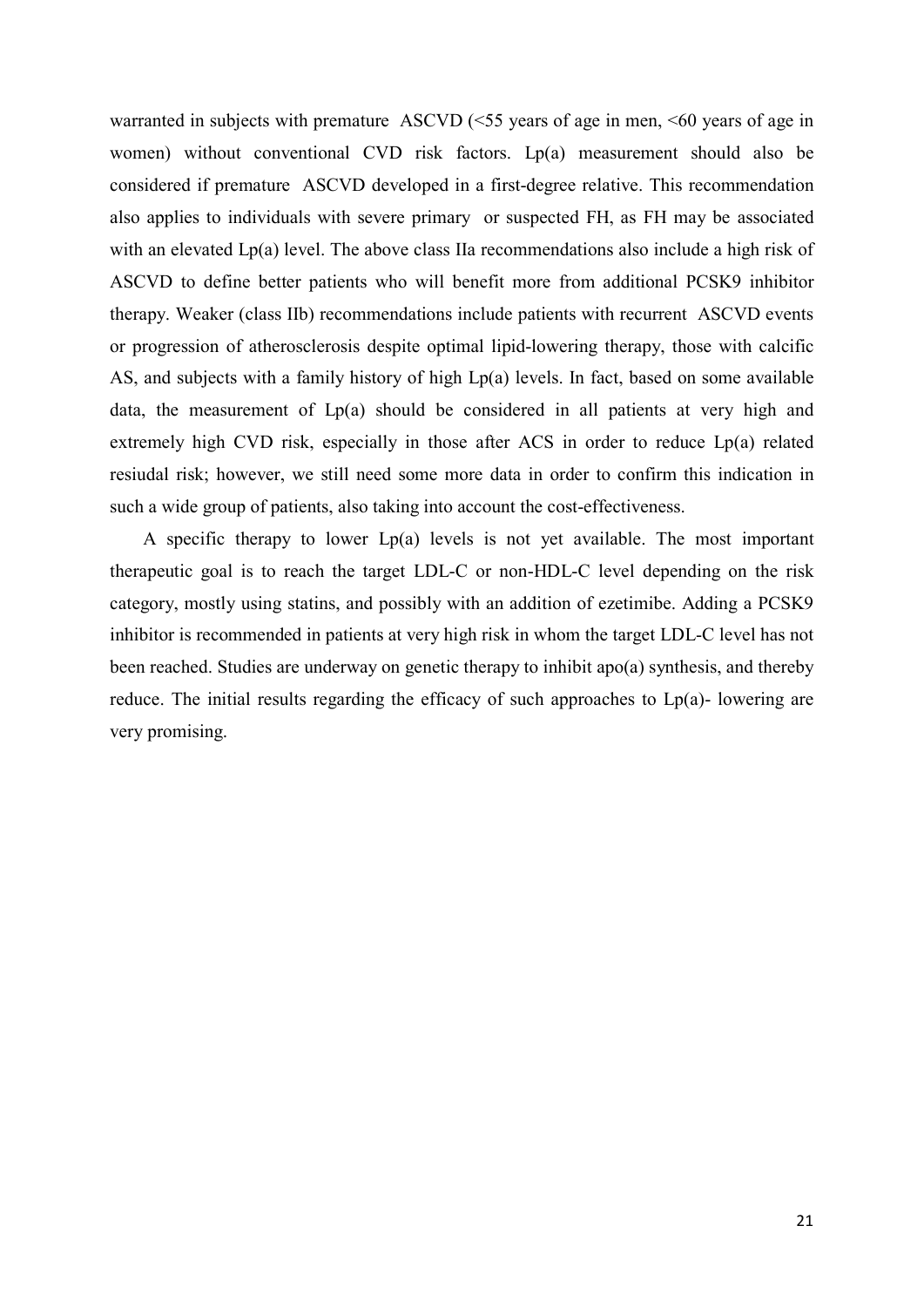#### **REFERENCES**

- 1. Berg K. A new serum type system in men the Lp system. Acta Pathol Microbiol Scand. 1963; 59: 369-382.
- 2. Konenberg F, Utermann G. Lipoprotein(a): resurrected by genetics. J Intern Med 2013; 273: 6-30.
- 3. O´ Donoghue ML, Fazio S, Giugliano RP, Stroes ESG. Lipoprotein(a), PCSK9 inhibition, and cardiovascular risk. Insights from FOURIER Trial. Circulation 2019; 139: 1483-1492.
- 4. Bittner V, Szarek M, Aylward P, et al. Effect of alirocumab on lipoprotein(a) and cardiovascular risk after acute coronary syndrome. J Am Coll Cardiol 2020;75 (2); doi: org/10.1016/jack.2019.10.057
- 5. Wilson DP, Jacobson TA, Jones PH, et al. Use of lipoprotein(a) whose time has come. A scientific statement from National Lipid Association. J Clin Lipidol 2019; 13: 374-398.
- 6. Berman AN, Blankstein R. Current and future role of lipoprotein(a) in preventive cardiology. Curr Opin Cardiol 2019; 34: 514-518.
- 7. Orso E, Schmitz G. Lipoprotein(a) and its role in inflammation, atherosclerosis and malignancies. Clin Res Cardiol Suppl 2017 (Suppl) 12: 31-37.
- 8. Teda H, Takamura M, Kawashiri M. Lipoprotein(a) as old and new causal risk factor for atherosclerotic cardiovascular disease. J Atheroscler Thromb 2019; 26: 583-591.
- 9. Kraft HG, Menzel JH, Hoppickler F, et al. Changes in genetic apolipoprotein phenotypes caused by liver transplantation. Implications for apolipoprotein synthesis. J Clin Invest 1989; 83: 137-142
- 10. Reyes-Soffer G, Ginsberg H, Ramakrishnan R. The metabolism of lipoprotein(a): an everevolving story. J Lipid Res 2017; 58: 1756-1764
- 11. Koshinsky ML, Marcovina SM. Structure-function relationships in apolipoprotein(a): insights into lipoprotein(a) assembly and pathogenicity. Curr Opin Lipidol 2004; 15: 167-174.
- 12. Cain WJ, Millar JS, Himebauch AS, et al. Lipoprotein(a) is cleared from the plasma primarily by the liver in process mediated by apolipoprotein(a). J Lipid Res 2005; 46:2681-2691.
- 13. Ferretti G, Bacchetti T, Johnston TP, et al. Lipoprotein(a): a missing culprit in the management of atherothrombosis. J Cell Physiol 2018; 233:2966-2981.
- 14. Kronenberg F, Kuen E, Ritz E, et al. Lipoprotein(a) serum concentration and apolipoprotein(a) phenotypes in mild and moderate renal failure. J Am Soc Nephrol 2000; 11:105-115.
- 15. Oida K, Takai Maeda H, et al. Apolipoprotein(a) is present in urine and its excretion is decreased in patients with renal-failure. Clin Chem 1992; 38: 2244-2248.
- 16. De Sain-van der Velden MGM, Reijngoud DJ, Kaysen GA, et al. Evidence for increased synthesis of lipoprotein(a) in the nephrotic syndrome. J Am Soc Nephrol 1998; 9: 1474-1481.
- 17. Jenner JL, Seman LJ, Millar S, et al. The metabolism of apolipoprotein(a) and B-100 within plasma lipoprotein(a) in human beings. Metabolism 2005; 54: 361-369.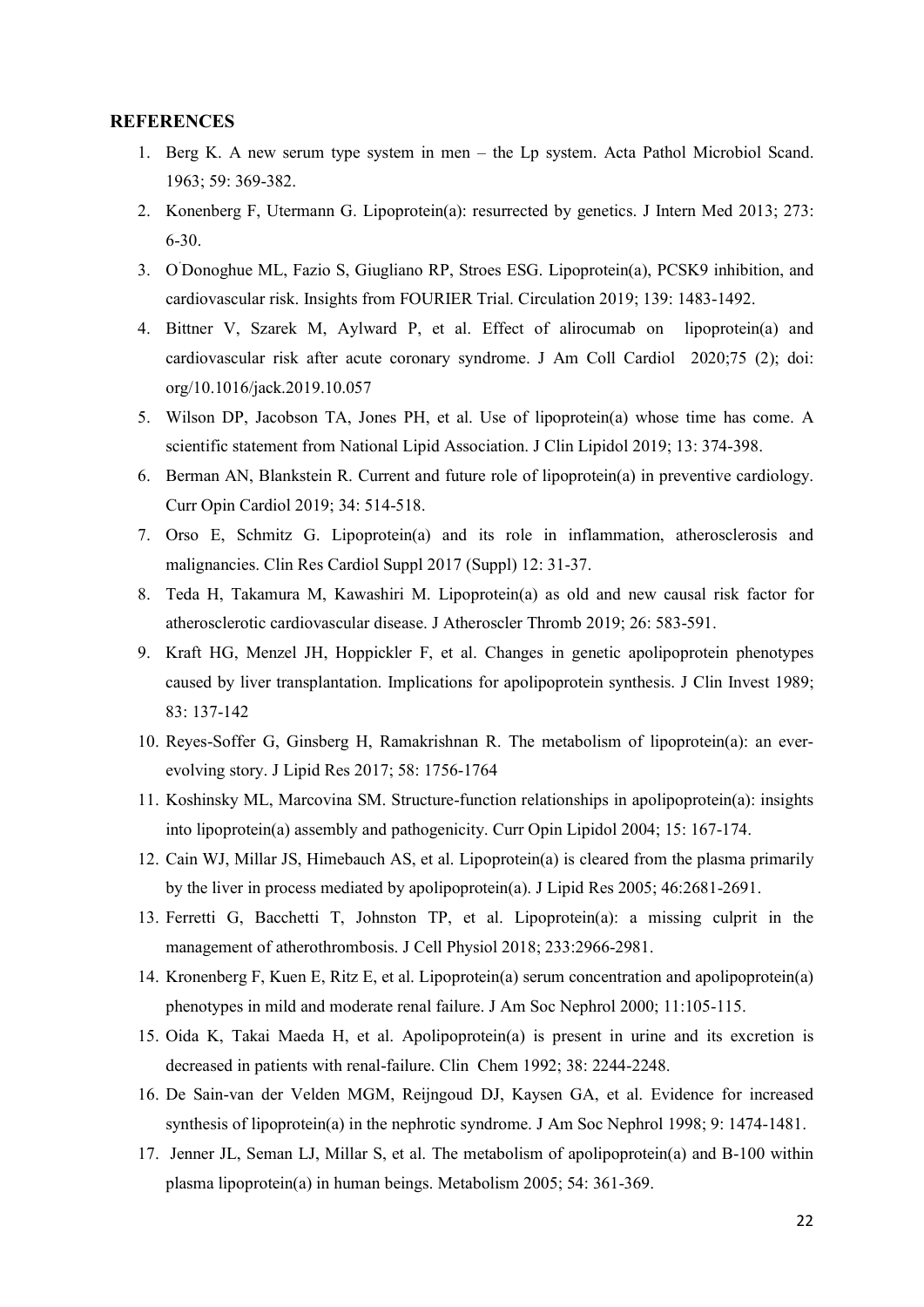- 18. Diffenderfer MR, Lamon-Fava S, Marcovina SM, et al. Distinct metabolism of apolipoprotein(a) and B-100 within plasma lipoprotein(a). Metabolism 2016; 65: 381-390.
- 19. Hervio L, Chapman MJ, Thillet J, et al. Does apolipoprotein(a) heterogeneity influence lipoprotein(a) effects on fibrynolysis ? Blood 1993; 82: 392-397.
- 20. Stuling TM, Morozzi C, Reindl-Schwaighofer R, Stefanutti C. Looking at Lp(a) and related cardiovascular risk: from scientific evidence and clinical practice. Curr Atheroscler Rep 2019; 21; doi:org/10.1007/s11883-019-0803-9
- 21. Emerging Risk Factors Collaborations. Erqou S, Kaptoge S, Perry PL, et al. Lipoprotein(a) concentration and the risk of coronary heart disease, stroke and noncardiovascular mortality. JAMA 2009; 302: 412-423.
- 22. Kamstrup PR, Tybjaerg-Hansen A, Nordestgaard BG. Extreme lipoprotein(a) levels and improved cardiovascular risk prediction. J Am Coll Cardiol 2013; 61:1146-1156.
- 23. Vasquez N, Joshi PH. Lp(a) addressing a target for cardiovascular disease prevention. Curr Cardiol Rep 2019; 21; doi: org/10.1007/s11886-019-1182-0
- 24. Clarke R, Peden JF, Hopewell JC, et al. Genetic variants associated with Lp(a) lipoprotein level and coronary disease. N Engl J Med 2009; 361: 2518-2528
- 25. Kostner GM, Avogaro P, Cazzaloto G, et al. Lipoprotein Lp(a) and the risk for myocardial infarction. Atherosclerosis 1981; 38: 51-61.
- 26. Grundy SM, Stone NJ, Bailey AL, et al. 2018 AHA/ACC/AACVPR/AAPA/ABC/ACPM/ADA/AGS/APhA/ASPC/NLA/PCNA Guideline on the management of blood cholesterol. Circulation 2018; 139:e1082-e1143
- 27. Catapano AL, Graham I, De Backer G, et al. 2016 ESC/EAS guidelines for the management of dyslipidaemias. Eur Heart J 2014; 2016; 37: 2999-3058.
- 28. Khera AV, Everett BM, Caulfield MP, et al. Lipoprotein(a) concentrations, rosuvastatin therapy and residual vascular\ risk: an analysis from JUPITER trial. Circulation 2014; 129: 635-642.
- 29. White J, Varvel S, Tsimikas S. Abstract 14 669. Prevalence of elevated Lp(a) mass levels in 629 858 subjects from referral laboratory population in United States. Circulation 2015; 132: A14669.
- 30. Guan W, Cao J, Steffen BT, et al. Race is a key variable in assigning lipoprotein(a) cutoff values for coronary heart disease risk assessment: The Multi-Ethnic Study of Atherosclerosis. Atheroscler Thromb Vasc Biol 2015;35: 996-1001.
- 31. Mach F, Baigent C, Catapano AL, et al. 2019 ESC/EAS guidelines for the management of dyslipidaemias: lipid modification to reduce cardiovascular risk. The Task Force for the management of dyslipidaemias of the European Society of Cardiology (ESC) and European Atherosclerosis Society (EAS). Eur Heart J 2020;41(1):111-188.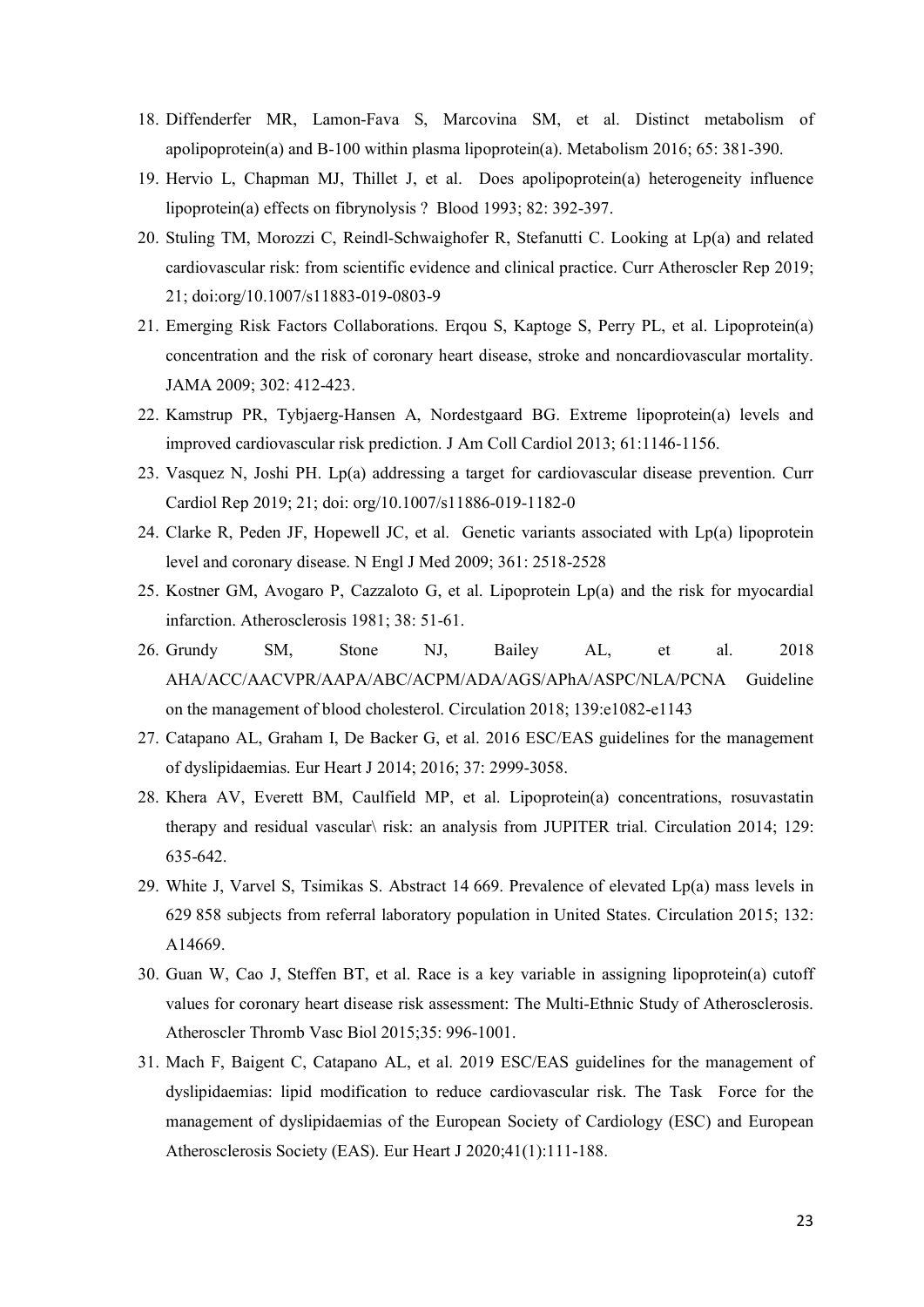- 32. Solnica B, Sygitowicz G, Sitkiewicz D, Cybulska B, Jóźwiak J, Odrowąż-Sypniewska G, Banach M. 2020 Guidelines of the Polish Society of Laboratory Diagnostics (PSLD) and the Polish Lipid Association (PoLA) on laboratory diagnostics of lipid metabolism disorders. Arch Med Sci 2020;16(2):237–252.
- 33. Berman AN, Blankstein R. Current and future role of lipoprotein(a) in preventive cardiology. Curr Opin Lipidol 2019; 34: 514-518.
- 34. Kamstrup PR, Benn M, Tybjaerg-Hansen A, et al. Extreme lipoprotein levels and risk of myocardial infarction in general population: the Copehagen City Heart Study . Circulation 2008; 117:176-184.
- 35. Nave AH, Lange KS, Leonards CO, et al. Lipoprotein(a) as a risk factor for ischemic stroke: a meta-analysis. Atherosclerosis 2015; 242: 496-503.
- 36. Kroneneberg F, Kronenberg MF, Kiechl S, et al. Role of lipoprotein(a) and apolipoprotein(a) phenotype in atherogenesis: prospective from Bruneck Study. Circulation 1999; 100: 1154- 1160.
- 37. Luc G, Bard J-M, Arveiler D, et al. Lipoprotein(a) as a predictor of coronary heart disease: The PRIME Study. Atherosclerosis 2002; 163: 377-384.
- 38. Suk Danik J, Rifai N, Buring JE, et al. Lipoprotein(a), measured with an assay independent of apolipoprotein(a) isoform size and risk of future cardiovascular events among initially healthy women. J Am Med Assoc 2006; 296: 1363-1370.
- 39. Konishi H, Miyauchi K, Kasai T, et al. Impact of lipoprotein(a) as residual risk on long-term outcomes in patients after percutaneous intervention. Am J Cardiol 2015; 115:157-160.
- 40. Zhao Y, Delaney JA, Quek RGW, et al. Cardiovascular disease, mortality risk and healthcare costs by lipoprotein(a) levels according to low density lipoprotein cholesterol levels in older high risk adults. Clin Cardiol 2016; 39: 413-420.
- 41. Verbeek R, hoogeveen RM, Langsted A, et al. Cardiovascular disease risk associated with elevated lipoprotein(a) attenuates at low LDL-C levels in a primary prevention setting. Eur Heart J 2018;39: 2589-2596.
- 42. Willeit P, Ridker PM, Nestel PJ, et al. Baseline and on statin-treatment lipoprotein(a) levels for prediction cardiovascular events: individual patient-data meta-analysis of statin outcomes trials. Lancet 2018; 392:1311-1320.
- 43. Hippe DS, Phan BAP, Sun J, et al. Lp(a) lipoprotein(a) levels predict progression of carotid atherosclerotic cardiovascular disease on intensive lipid therapy. Arterioscler Thromb Vasc Biol 2018; 38: 673-678.
- 44. Vuorio A, Watts GF, Kovanen PT. Lipoprotein(a) as a risk factor for calcific aortic valvulopathy in heterozygous familial hypercholesterolemia. Atherosclerosis 2019; 281: 25- 30.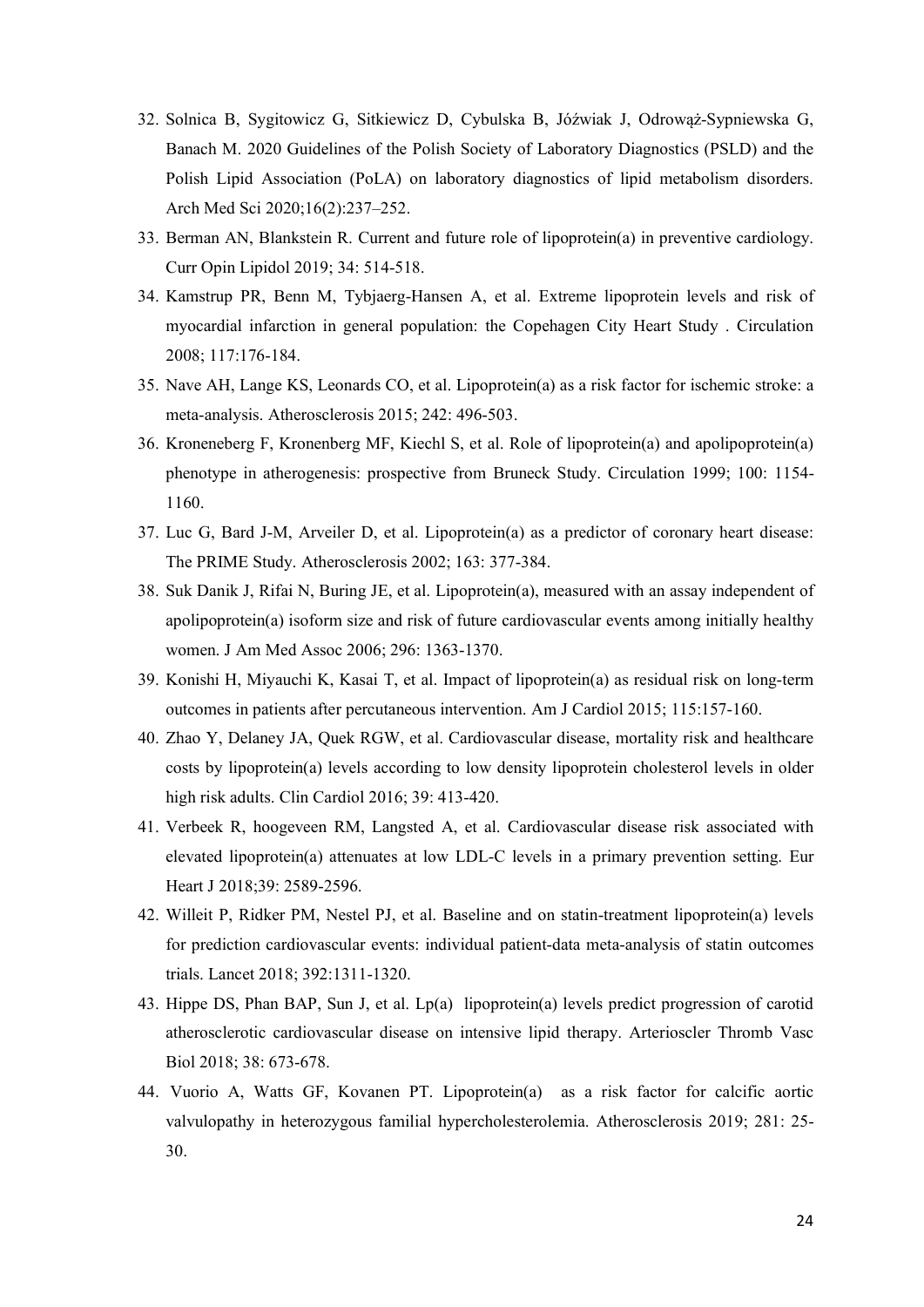- 45. Kamstrup PR, Tybjaerg-Hansen A, Nordestgaard BG. Elevated lipoprotein(a) and risk of aortic stenosis in general population. J Am Coll Cardiol 2014; 63: 470-477.
- 46. Cao J, Steffen BT, Budoff M, et al. Lipoprotein(a) levels are associated with subclinical calcific aortic valve disease in Caucasian and Black individuals: the Multi-Ethnic Study of Atherosclerosis. Arterioscler Thromb Vasc Biol 2016; 36:1003-1009.
- 47. Ten Kate R, Gert-Jan R, Bos S, et al. Increased aortic valve calcification in familial hypercholesterolemia. J Am Coll Cardiol 2015; 66: 2687-2695.
- 48. Alonso R, Andres E, Mata N, et al. Lipoprotein(a) levels in familial hypercholesterolemia. An important predictor of cardiovascular disease independent of the type of LDL receptor. J Am Coll Cardiol 2014; 63:1982-1989.
- 49. Langsted A, Kamstrup PR, Benn M, et al. High lipoprotein(a) as a possible cause of clinical familial hypercholesterolemia: a prospective cohort study. Lancet Diab. Endocrinol 2016; 4:577-587.
- 50. Vongpromek R, Bos S, Ten Kate GJ, et al. Lipoprotein(a) levels are associated with aortic valve calcification in asymptomatic patients with familial hypercholesterolaemia. J Intern Med 2015; 278: 166-173.
- 51. Nordestgaard BG, Langsted A. Lipoprotein(a) as a cause of cardiovascular disease: insight from epidemiology, genetics and biology. J Lipid Res 2016; 57: 1953-1975.
- 52. Kronenberg F. Human genetics and the causal role lipoprotein(a) for various diseases . Cardiovasc Drugs Ther 2016; 30:87-100.
- 53. Kamstrup PR, Tybjearg Hansen R, Steffensen R, Nordestgaard BG. Genetically elevated Lp(a) and increased risk of myocardial infarction. J Am Med Assoc 2009; 301: 2331-2339.
- 54. Langsted A, Varbo A, Kamstrup PR, Nordestgaard BG. Elevated lipoprotein(a) does not cause low-grade inflammation despite causal association with aortic valve stenosis and myocardial infarction: a study of 100 578 individuals from general population. J Clin Endocrinol Metab 2015; 100: 2690-2699.
- 55. Kamstrup PR, Nordestgaard BG. Lipoprotein(a) concentration, isoform size and the risk of type 2 diabetes: a Mendelian randomization study. Lancet Diabetes Endocrinol 2013; 1: 220- 227.
- 56. Kamstrup PR, Tybiaerg-Hansen A, Nordestgaard BG. Genetic evidence that lipoprotein(a) associates with atherosclerotic stenosis rather than venous thrombosis. Atheroscler Thromb Vasc Biol 2012; 32: 1732-1741
- 57. Thanassoulis G, Campbell GY, Owens OS, et al. Genetic association with valvular calcification and aortic stenosis. N Engl J Med 2013; 368:503-512.
- 58. van der Valk FM, Bekkering S, Kroon J, et al. Oxidized phospholipids on lipoprotein(a) elicit arterial wall inflammation and inflammatory monocyte responses in humans. Circulation 2016; 134: 611-625.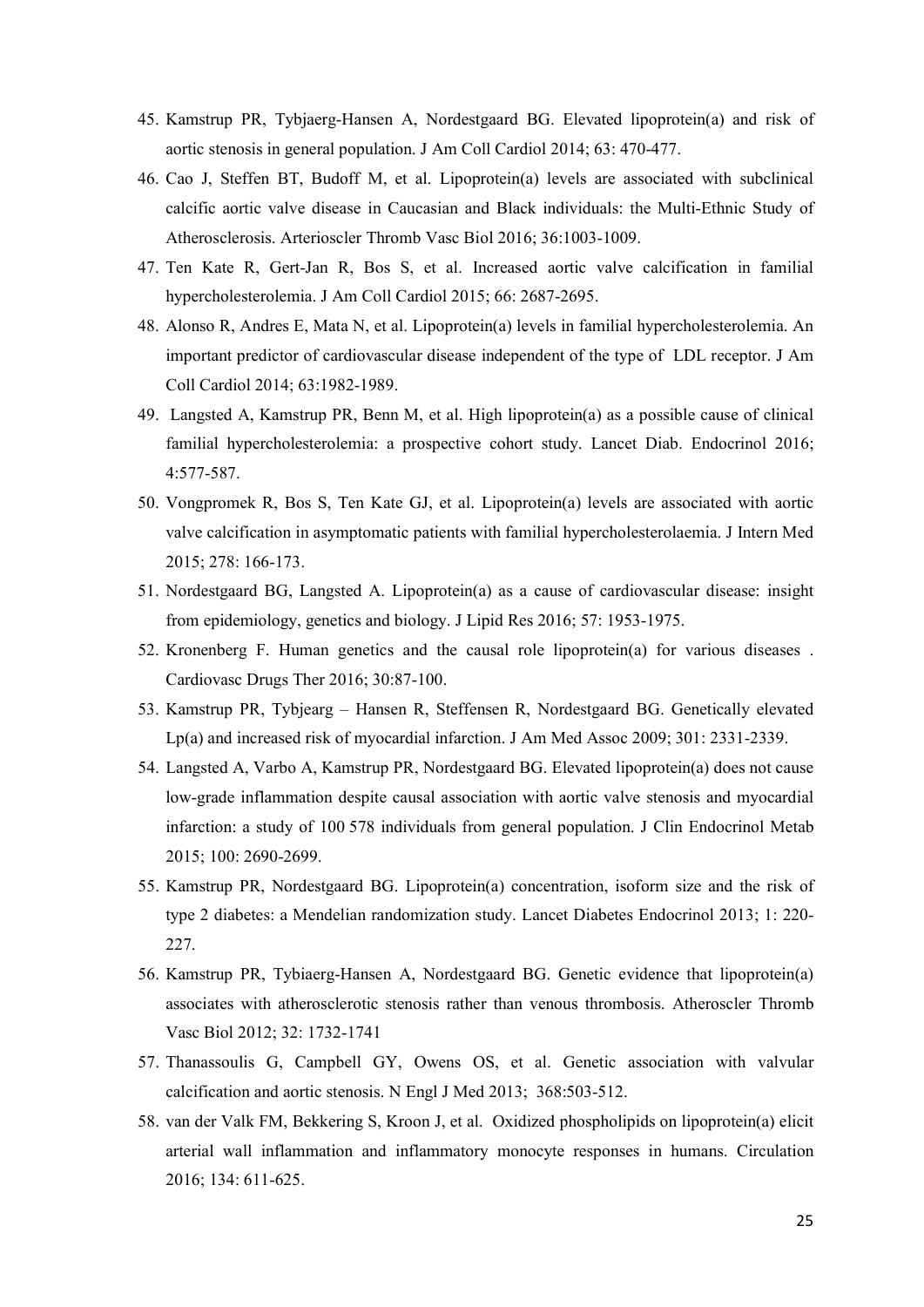- 59. Tselepis AD. Oxidized phospholipids and lipoprotein-associated phospholipase  $A_2$  as important determinants of Lp(a) functionality and pathophysiological role. J Biomed Res 2018; 32: 13-22.
- 60. Kieckl S, Willet J. The mysteries of lipoprotein(a) and cardiovascular disease revisited. J Am Coll Cardiol 2010; 55: 2168-2170.
- 61. Bergmark C, Devan A, Orsoni A. et al. A novel function of lipoprotein(a) as a preferential carrier of oxidized phospholipids in human plasma. J Lipid Res 2008; 49: 2230-2239.
- 62. Capoulade R, Chan KL, Yeang C, et al. Oxidized phospholipide, lipoprotein(a), and progression of calcific aortic valve stenosis. J Am Coll Cardiol 2015; 60:1236-1246.
- 63. Ferretti G, Bacchetti T, Johnston TP, Banach M, et al. Lipoprotein(a): a missing culprit in the management of athero-thrombosis ? J Cell Physiol 2017; 233:2966-2981.
- 64. Sun D, Cao YX, Li S, Guo YL, Wu NQ, Gao Y, Dong QT, Liu G, Dong Q, Li JJ. A modified algorithm with lipoprotein(a) added for diagnosis of familial hypercholesterolemia. Clin Cardiol. 2019 Oct;42(10):988-994.
- 65. Timmis A, Townsend N, Gale CP, Torbica A, Lettino M, Petersen SE, Mossialos EA, Maggioni AP, Kazakiewicz D, May HT, De Smedt D, Flather M, Zuhlke L, Beltrame JF, Huculeci R, Tavazzi L, Hindricks G, Bax J, Casadei B, Achenbach S, Wright L, Vardas P; European Society of Cardiology. European Society of Cardiology: Cardiovascular Disease Statistics 2019. Eur Heart J. 2020 Jan 1;41(1):12-85.
- 66. GBD 2017 Causes of Death Collaborators. Global, regional, and national age-sex-specific mortality for 282 causes of death in 195 countries and territories, 1980-2017: a systematic analysis for the Global Burden of Disease Study 2017. Lancet. 2018 Nov 10;392(10159):1736-1788.
- 67. Banach M, Penson PE. Genetic testing in familial hypercholesterolaemia: What does it add? Eur J Prev Cardiol. 2020 Jan;27(1):105-106.
- 68. Burgess S, Ference B, Staley JR, et al. Association of LPA variants with risk of coronary disease and the implications for lipoprotein(a) lowering therapies. A Mendelian randomization analysis. JAMA Cardiology 2018; 3: 619-627.
- 69. Lamina C, Kronenberg F. Estimation of the required lipoprotein(a) lowering therapeutic effect size for reduction in coronary heart disease outcomes. JAMA Cardiology 2019; 4: 575-579.
- 70. Sahebkar A, Simental-Mendia LE, Watts GF, Serban M-C, Banach M and Lipid and Blood Pressure Meta-analysis Collaboration (LBPMC) Group. Comparison of the effects of fibrates versus statins on plasma lipoprotein(a) concentrations: a systematic review and meta-analysis of head -to-head randomized controlled trials. BMC Med 2017; 15:22.
- 71. Tsimikas S, Gordts PSM, Nora C, et al. Statin therapy increases lipoprotein(a) levels. Eur Heart J 2019; doi: 10.1093/eurheartj/ehz316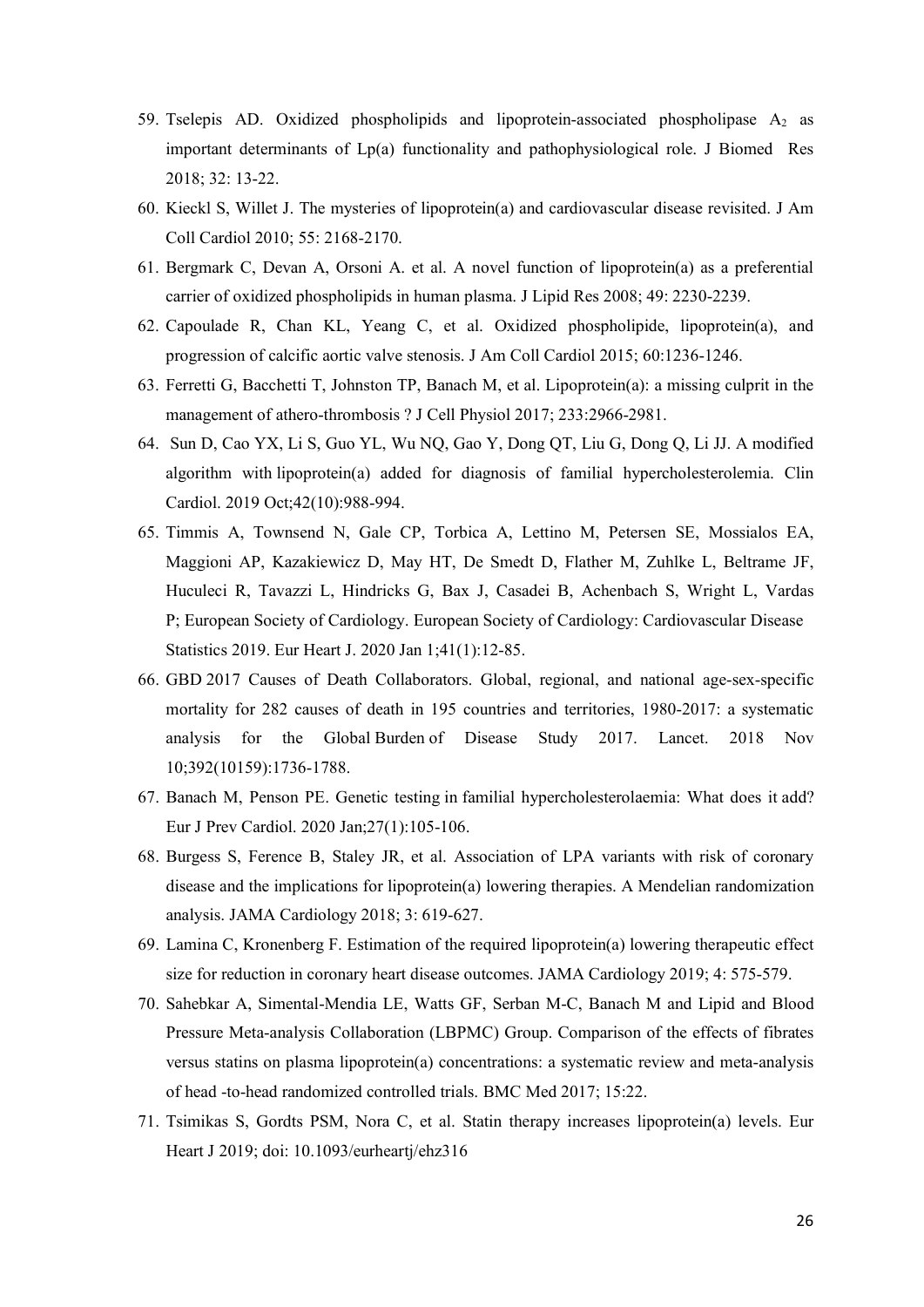- 72. Banach M, Penson PE. Statins and Lp(a): do not make perfect the enemy of excellent. Eur Heart J 2020; 41: 190-191.
- 73. Verhoeven A, Yahya R, Berk K, et al. Statin treatment increases lipoprotein(a) levels in subjects with low molecular weight apolipoprotein(a) phenotype. Atherosclerosis 2019; 287: e111-e112.
- 74. Momtazi-Borojeni AA, Katsiki N, Pirro M, Banach M, Rasadi KA, Sahebkar A. Dietary natural products as emerging lipoprotein(a)-lowering agents.J Cell Physiol. 2019 Aug;234(8):12581-12594.
- 75. Nordesgaard BG, Langlois MR, Langsted A, et al. Quantifying atherogenic lipoproteins for lipid lowering strategies: Consensus- based recommendations from EAS and EFLM. Atherosclerosis 2020; doi: org/10.1016/j.atherosclerosis.2019.12.005
- 76. Awad K, Mikhailidis DP, Katsiki N, et al. Lipid and blood pressure meta-analysis collaboration (LBPMC) group. Effect of ezetimibe monotherapy on plasma lipoprotein(a) concentrations in patients with primary hypercholesterolemia: a systematic review and metaanalysis of randomized controlled trials. Drugs 2018; 78:453-462.
- 77. Sahebkar A, Reiner Ž, Simental-Mendla LE, et al. Effect of extended-released niacin on plasma lipoprotein(a) levels: a systematic review and meta-analysis of randomized placebocontrolled trials. Metabolism 2016;65:1664-1678.
- 78. Boden WE, Probstfield JL, Anderson T, et al. Niacin in patients with low HDL cholesterol levels receiving intensive statin therapy. N Engl J Med 2011; 365: 2255-2267
- 79. Landray MJ, Haynes R, Hopewell JC, et al. Effects of expended-release niacin with laropiprant in high risk patients. N Engl J Med 2014; 371: 203-212.
- 80. Cao Y, Liu H, Li S, Li J. A meta-analysis of the effect of PCSK9 monoclonal antibodies on circulating lipoprotein(a) levels. Am J Cardiovasc Drugs 2018; 19: 87-97
- 81. Toth PP, Jones SR, Monsalvo ML, Elliott-Davey M, López JAG, Banach M. Effect of Evolocumab on Non-High-Density Lipoprotein Cholesterol, Apolipoprotein B, and Lipoprotein(a): A Pooled Analysis of Phase 2 and Phase 3 Studies. J Am Heart Assoc. 2020;9(5):e014129
- 82. Ray KK, Valleyo-Vaz AJ, Ginsberg HN, et al. Lipoprotein(a) reductions from PCSK9 inhibition and major adverse cardiovascular events: pooled analysis of alirocumab phase 3 trials. Atherosclerosis 2019; doi.org/10.1016/j.atherosclerosis.2019.06.896
- 83. Waldemann E, Porhefer KG. Lipoprotein apheresis to treat elevated Lp(a). J Lipid Res 2016; 57: 1751-1757.
- 84. Jaeger BR, Richter Y, Nagel D, et al. Group of Clinical Investigators. Longitudinal cohort study on the effectiveness of lipid apheresis treatment to reduce high lipoprotein(a) levels and prevent major adverse coronary events. Nat Clin Pract Cardiovasc Med 2009; 6: 229-238.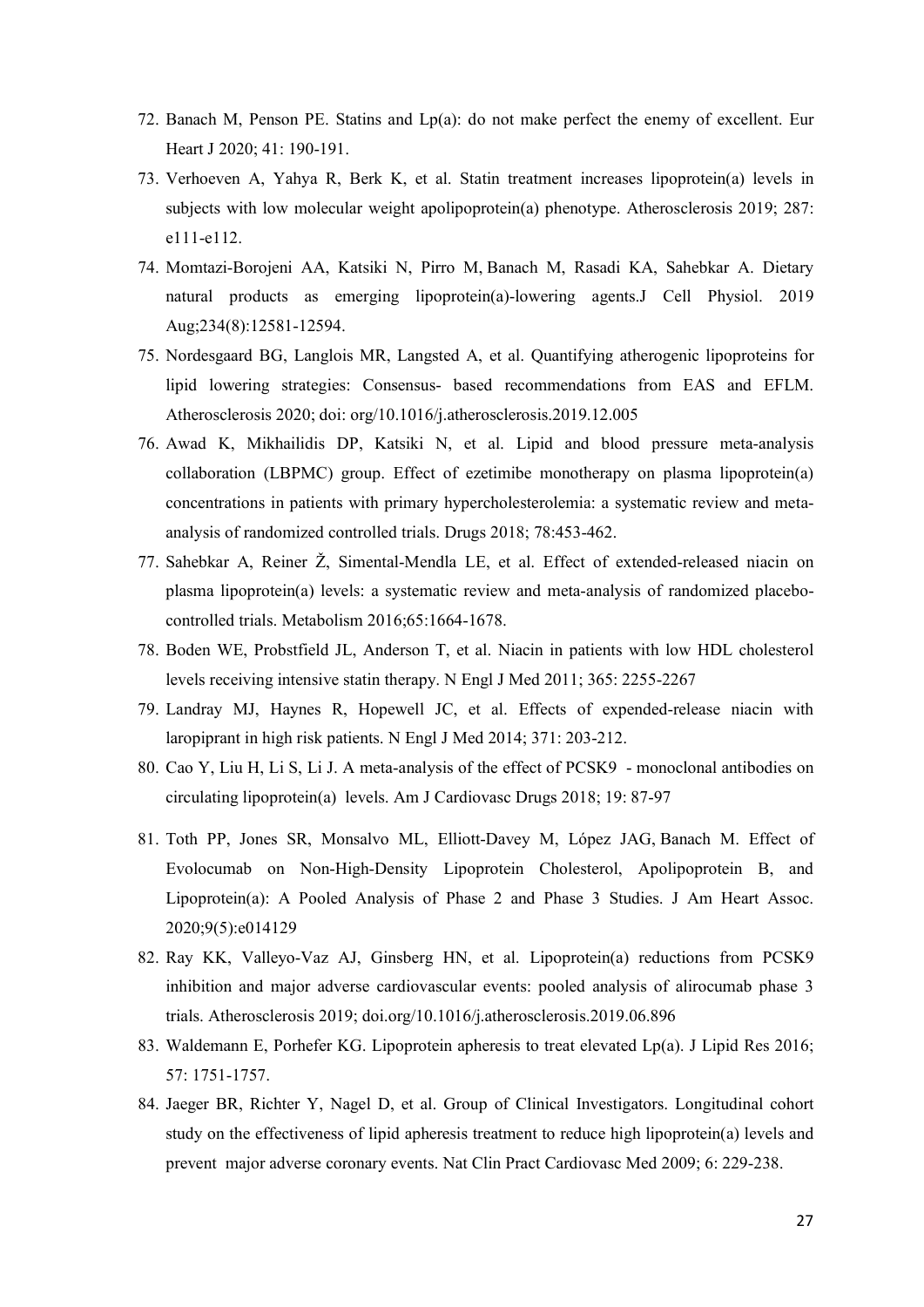- 85. Roesler E, Julius U, Heigl F, et al. Lipoprotein apheresis for lipoprotein(a) associated cardiovascular disease: prospective 5-years of follow-up and apolipoprotein(a) characterization. Atheroscler Thromb Vasc Biol 2016; 36: 2019-2027.
- 86. Safarova MS, Ezhov M, Afanasieva O, et al. Effect of specific lipoprotein(a) apheresis on coronary atherosclerosis regression assesed by quantitative coronary angiography. Atheroscler Suppl. 2013; 14: 93-99.
- 87. Reiner Z. Can Lp(a) lowering against background statin therapy really reduce cardiovascular risk ? Curr Atheroscler Reports 2019; 21: 1-8.
- 88. Viney NJ, van Capelleveen JC, Geary RS, et al. Antisense oligonucleotides targeting apolipoprotein(a) in people with raised lipoprotein(a): the randomized, double-blind, placebocontrolled, dose ranging trials. Lancet 2016; 388: 2239-2253.
- 89. Schreml J, Gouni-Berthold I. Apolipoprotein(a) antisense oligonucleotides: a new treatment option for lowering elevated Lp(a) ? Curr Pharm Des 2017; 23: 1562-1570.
- 90. Tsimikas S, Karwatowska-Prokopczuk E, Gouni-Berthold I, et al. Lipoprotein(a) reduction in persons with cardiovascular disease. N Engl J Med 2020 Doi: 10.1056/NEJMoa1905239.
- 91. Assessing the Impact of Lipoprotein (a) Lowering With TQJ230 on Major Cardiovascular Events in Patients With CVD (Lp(a)HORIZON). Clinicaltrials.gov (NCT04023552). Accessed 6<sup>th</sup> March 2020.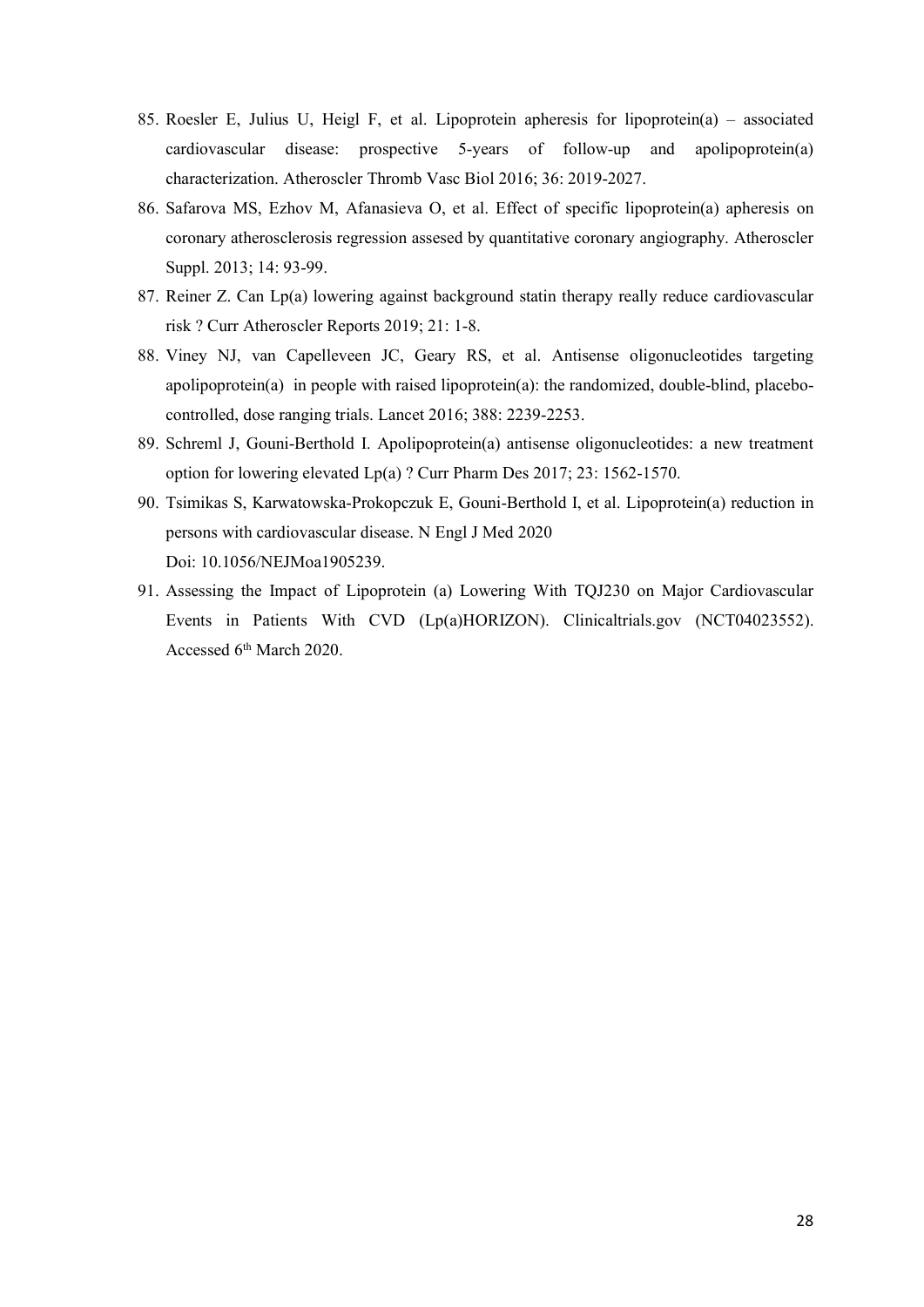| <b>Authors</b>                     | <b>Study</b>                                                                                      | N                                                   | Elevated $Lp(a)$ vs. low or                                                                                           | Elevated $Lp(a)$ as a risk factor for                                                                                                                                                                                                                                                        |
|------------------------------------|---------------------------------------------------------------------------------------------------|-----------------------------------------------------|-----------------------------------------------------------------------------------------------------------------------|----------------------------------------------------------------------------------------------------------------------------------------------------------------------------------------------------------------------------------------------------------------------------------------------|
|                                    |                                                                                                   |                                                     | lower level                                                                                                           | CVD events in relation to LDL-C<br>level                                                                                                                                                                                                                                                     |
| Kronenberg MF, et al. 1999<br>(36) | <b>Observational: Bruneck</b><br>study                                                            | 500                                                 | $>32$ mg/dL                                                                                                           | associated with risk when LDL-C $>3.3$<br>mmol/L                                                                                                                                                                                                                                             |
| Luc G, et al. 2002 (37)            | <b>Observational: PRIME</b>                                                                       | 9133                                                | $\geq$ 33 mg/dL                                                                                                       | associated with risk when LDL-C $>3.7$<br>mmol/L                                                                                                                                                                                                                                             |
| Suk Danik J, et al. 2006 (38)      | Observational: Women's<br>Health Study                                                            | 27,791                                              | $\geq$ 44 mg/dL                                                                                                       | associated with risk when LDL-C $>3.1$<br>mmol/L                                                                                                                                                                                                                                             |
| Khera AV, et al. 2014 (28)         | Interventional: JUPITER<br>(rosuvastatin therapy)                                                 | 7730 (baseline)<br>7739 (on statin<br>white cohort) | baseline $Lp(a)$ 23 nmol/L<br>(median)                                                                                | $\bullet$ baseline Lp(a) associated with risk<br>(adjusted per 1-SD increment in Ln<br>$[Lp(a)]$ ) independently of LDL-C and<br>other factors<br>$\bullet$ on-statin Lp(a) associated with risk<br>(adjusted per 1-SD increment in $Lp(a)$ )<br>independently of LDL-C and other<br>factors |
| Konishi H, et al. 2015 (39)        | Interventional (percutaneus<br>coronary intervention)                                             | 599                                                 | $>30$ mg/dL                                                                                                           | associated with all cause deaths and<br>ACS, even when LDL-C < $2.5 \text{ mg/dL}$                                                                                                                                                                                                           |
| Zhao Y, et al. 2016 (40)           | Observational:<br>Cardiovascular Health Study<br>(high risk: DM, 10-year<br>Framingham risk >20%) | 3,251                                               | $\geq 65$ mg/dL                                                                                                       | associated with CHD risk and all cause<br>deaths, even when LDL-C $\leq$ 1.8<br>mmol/L                                                                                                                                                                                                       |
| Verbeek R, et al. 2018 (41)        | <b>Observational: EPIC Norfolk</b><br>+ Copenhagen City Heart<br>Study (CCHT)                     | 26,102                                              | $\geq 80$ <sup>th</sup> percentile cohort<br>$(≥45.4$ mg/dlL in EPIC<br>Norfolk and $\geq 84$ mg/dL in<br><b>CCHT</b> | • only modestly associated with risk<br>when LDL-C $\leq$ 2.5 mmol/L<br>• CVD risk increase conveyed by<br>$Lp(a)$ appeared to diminish at lowest<br>LDL-C levels                                                                                                                            |
| Willeit P, et al. 2018 (42)        | Meta-analysis of<br>randomized, placebo<br>controlled statin outcome                              | 29,069                                              | $\geq$ 30 mg/dL (baseline)<br>$\geq$ 50 mg/dL (on statin)                                                             | • baseline ( $\geq$ 30 mg/dL) and on statin<br>$(\geq 50 \text{ mg/dL})$ Lp(a) level associated<br>with CVD event risk approximately                                                                                                                                                         |

**Table 1.** Relationship between Lp(a) level as a risk factor for CVD and LDL-C level – summary of main data.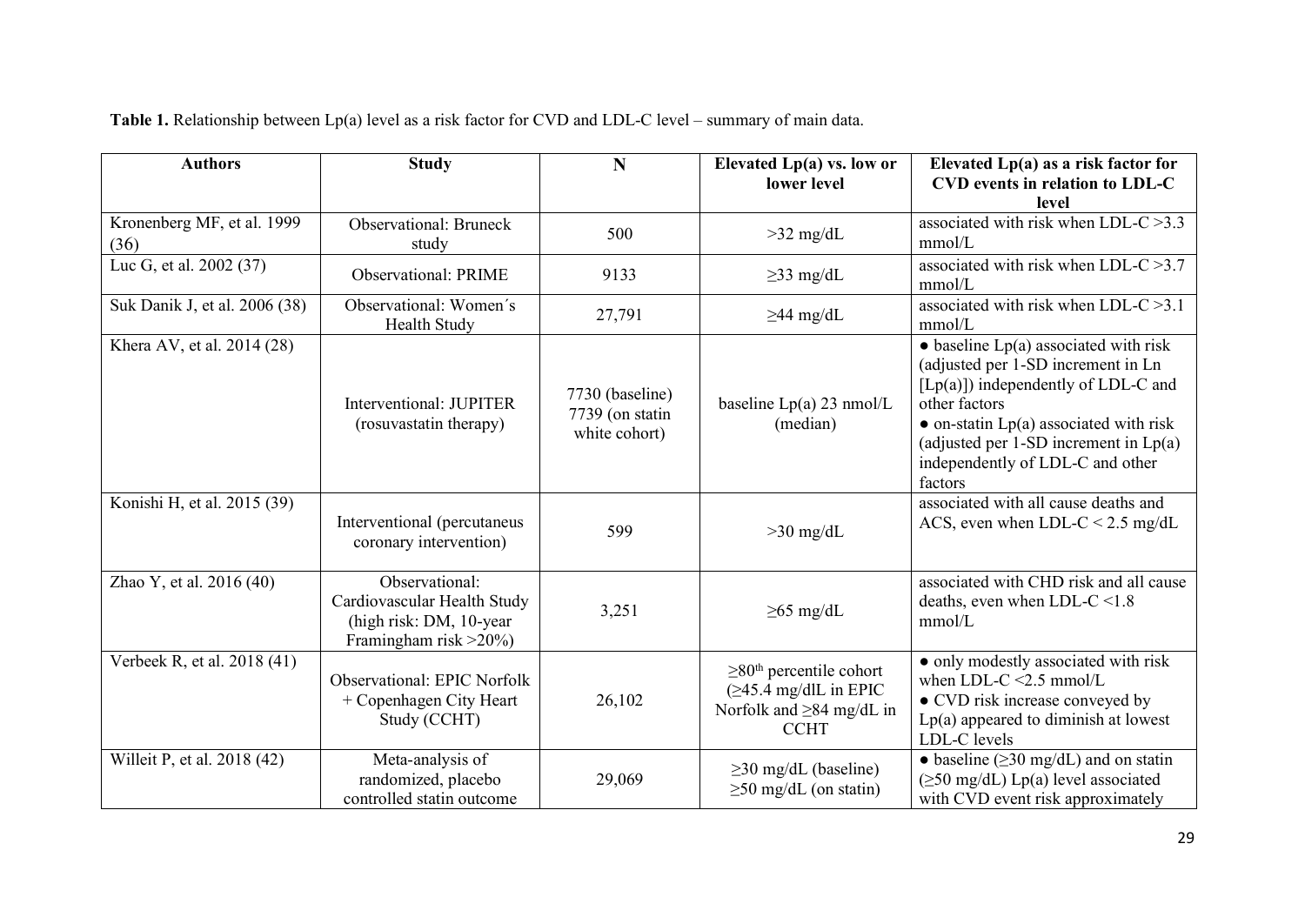|                                  | trials in patients with<br>established CVD                                                                       |        |                                                                                                 | linearly<br>• Lp(a) $\geq$ 50 mg/dL associated with<br>CVD risk even when baseline or on<br>statin LDL-C $\leq$ 3.0 mmol/L                                                                                                                       |
|----------------------------------|------------------------------------------------------------------------------------------------------------------|--------|-------------------------------------------------------------------------------------------------|--------------------------------------------------------------------------------------------------------------------------------------------------------------------------------------------------------------------------------------------------|
| Hippe DS, et al. 2018 (43)       | Interventional: AIM-HIGH<br>(intensive lipid-lowering<br>therapy) - carotid artery<br>magnetic resonance imaging | 152    | 1-SD increase in median<br>baseline $Lp(a)$ (32 nmol/L)                                         | associated with increase of % wall<br>volume (% WV) when LDL-C <1.8<br>mmol/L                                                                                                                                                                    |
| O'Donghue MI, et al. 2019<br>(3) | Interventional: FOURIER -<br>established ASCVD (statin,<br>ezetimibe, evolocumab)                                | 25,096 | doubling of median baseline<br>$Lp(a)$ (37 mg/dL)                                               | • associated with increased risk<br>independently of LDL-C level<br>$\bullet$ reduction of Lp(a) level on<br>evolocumab therapy associated with<br>decreased risk independently of LDL-<br>C lowering                                            |
| Bittner VA, et al. 2020 (4)      | Interventional: ODYSSEY<br><b>OUTCOMES</b> - after ACS<br>(statin, ezetimibe,<br>alirocumab)                     | 18,924 | quartiles: $\leq 6.7$ mg/dL, 6.7<br>to $\leq$ 1.2 mg/dL, 21.2 to<br>$<$ 59.6 mg/dL, >59.6 mg/dL | $\bullet$ higher baseline Lp(a) quartile<br>associated with increased risk<br>independently of LDL-C level<br>$\bullet$ reduction of Lp(a) levels on<br>alirocumab therapy associated with<br>decreased risk independently of LDL-<br>C lowering |

ABBREVIATIONS: CVD – cardiovascular disease, CHD – coronary heart disease, LDL-C – low density lipoprotein cholesterol, ACS – acute coronary syndrome, SD – standard deviation.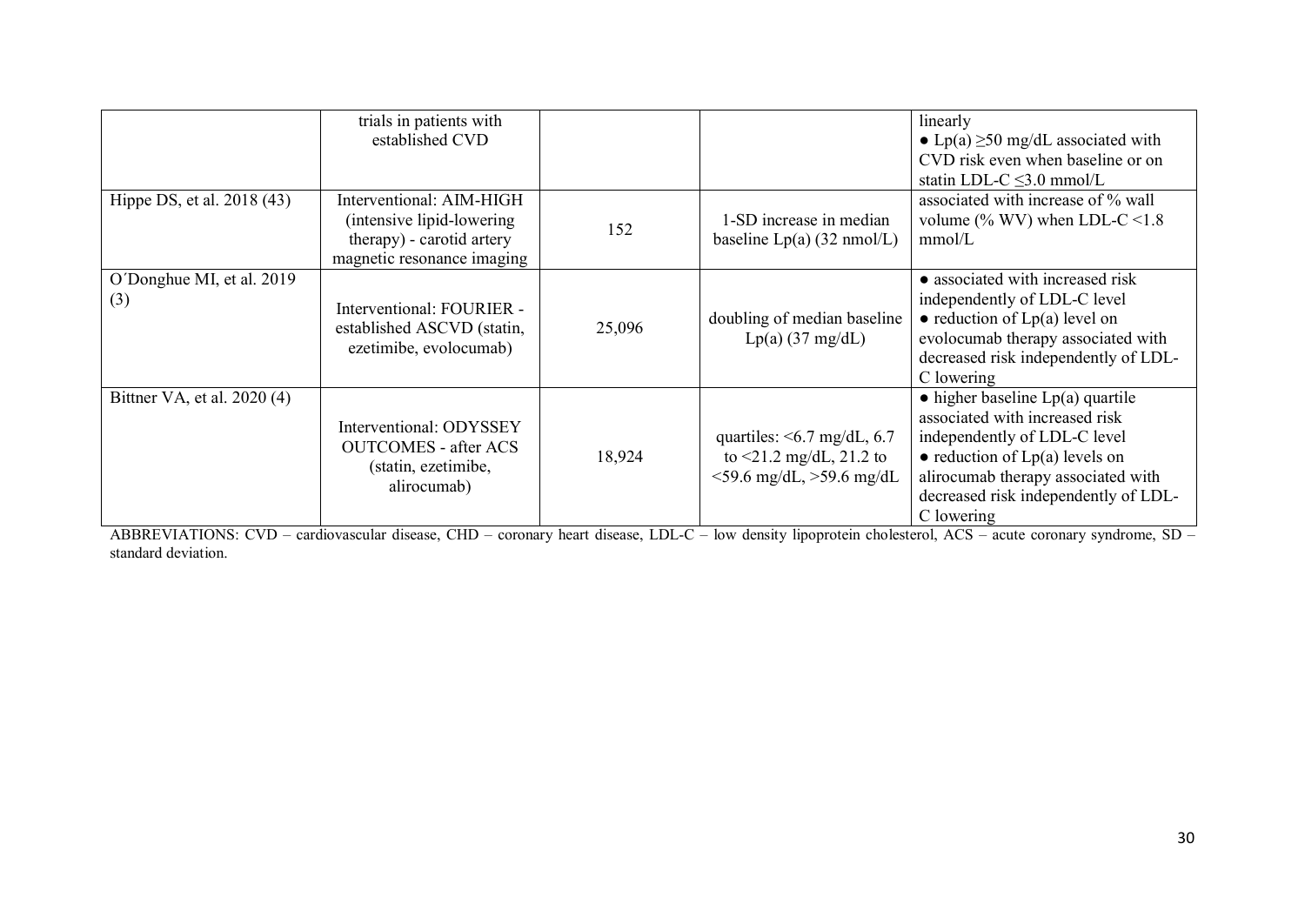# **FIGURE'S LEGEND:**

Figure 1. The relationship between plasma concentrations of Lp(a) and relative risk of CVD. Approximate values summarised from the studies cited in this paper. Text in arrows indicates factors for elevating  $[LP(a)]$  and promising therapeutic strategies to reduce  $[Lp(a)]$  The grey shaded area shows the approximate distribution of  $[Lp(a)]$  in the population.

Abbreviations: ACS, acute coronary syndromes; CV, cardiovascular; FH, familial hypercholesterolaemia; Lp(a), Lipoprotein(a); PCSK9 Proprotein convertase subtilisin/kexin type 9; SNP, single nucleotide polymorphism.